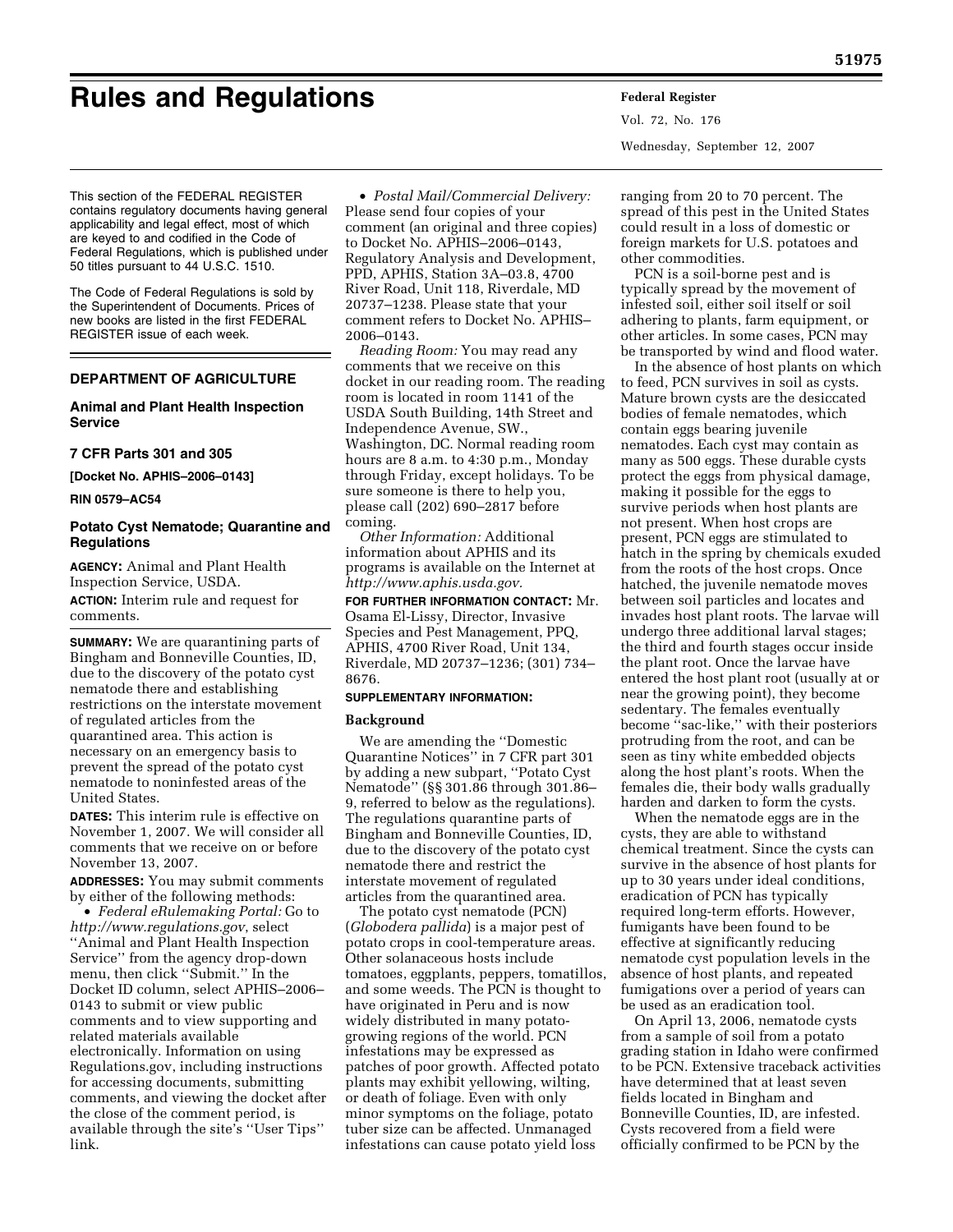Animal and Plant Health Inspection Service's (APHIS) Plant Protection and Quarantine (PPQ) program on June 12, 2006. This is the first detection of PCN in the United States.

APHIS and the Idaho State Department of Agriculture are conducting ongoing detection and delimiting surveys of all fields adjacent to or otherwise potentially infested with PCN. A robust survey of fields where potatoes have been grown is currently taking place throughout the State of Idaho. Idaho has restricted the intrastate movement of certain articles from the infested area to prevent the spread of PCN within Idaho. However, Federal regulations are necessary to restrict the interstate movement of certain articles from the infested area to prevent the spread of PCN to noninfested areas of the United States. This interim rule establishes those Federal regulations, which are described below.

## *Restrictions on Interstate Movement of Regulated Articles (§ 301.86)*

Section 301.86 prohibits the interstate movement of regulated articles from quarantined areas except in accordance with the regulations.

#### *Definitions (§ 301.86–1)*

Section 301.86–1 contains definitions of the following terms: *Administrator*, *Animal and Plant Health Inspection Service*, *associated field*, *certificate*, *compliance agreement*, *departmental permit*, *field*, *infestation (infested)*, *infested field*, *inspector*, *interstate*, *limited permit*, *moved (move, movement)*, *nursery stock*, *person*, *Plant Protection and Quarantine*, *potato cyst nematode*, *quarantined area*, *regulated article*, and *State.* 

## *Regulated Articles (§ 301.86–2)*

Certain articles present a risk of spreading PCN if they are moved from quarantined areas without restrictions. We call these articles regulated articles. Paragraphs (a) through (h) of § 301.86– 2 list the following as regulated articles:

• Potato cyst nematodes;

• PCN host crops: Potato, eggplant, pepper, tomatillos, and tomato;

- Root crops;<br>• Garden and
- Garden and dry beans and peas;
- All nursery stock;

• Soil, compost, humus, muck, peat, and manure, and products on or in which soil is commonly found, including grass sod and plant litter;

• Hay, straw, and fodder;

• Any equipment or conveyance used in an infested or associated field that could carry soil if moved out of the field; and

• Any other product, article, or means of conveyance that an inspector

determines presents a risk of spreading the potato cyst nematode, after the inspector provides written notification to the person in possession of the product, article, or means of conveyance that it is subject to the restrictions of the regulations.

The last item listed above, which provides for the designation of ''any other product, article, or means of conveyance'' as a regulated article, is intended to address the risks presented by, for example, a truck with caked soil that could have come from an infested field; under this provision, an inspector would be able to designate that truck as a regulated article. This will allow an inspector to ensure that any measures necessary to mitigate the risk of spreading PCN are carried out.

#### *Quarantined Areas (§ 301.86–3)*

Paragraph (a) of § 301.86–3 describes the process by which the quarantined area for PCN is designated. Under this process, the Administrator will designate as a quarantined area each field that has been found to be infested with PCN, each field that has been found to be associated with an infested field, and any area that the Administrator considers necessary to quarantine because of its inseparability for quarantine enforcement purposes from infested or associated fields.

In the past, we have published the description of the quarantined area for our domestic quarantines in the regulations for those quarantines. For the potato cyst nematode, we will instead publish the description of the quarantined area on the PPQ Web site at *http://www.aphis.usda.gov/plant* \_*health/plant*\_*pest*\_*info/potato/ pcn.shtml*. The description of the quarantined area will include the date the description was last updated and a description of the changes that have been made to the quarantined area. The description of the quarantined area may also be obtained by request from any local office of PPQ; local offices are listed in telephone directories. After a change is made to the quarantined area, we will publish a notice in the **Federal Register** informing the public that the change has occurred and describing the change to the quarantined area.

Instead of including the description of the quarantined area in the regulations, the regulations set out a description of the criteria APHIS will use to designate a field as infested with PCN (an infested field) or as a field associated with an infested field (an associated field). These criteria are found in paragraph (c) of § 301.86–3. The regulations also state the conditions under which infested and associated fields will be removed

from quarantine in paragraph (d) of § 301.86–3. Because we will not be publishing the description of the quarantined area in the regulations, we will be able to update it more quickly if an infestation of PCN is detected, thus allowing us to take prompt action to prevent the spread of PCN and providing necessary information to affected parties in a more timely manner. We believe our description of the criteria by which infested and associated fields will be designated and how the quarantined area will be determined will provide adequate notice regarding the criteria by which we will make changes to the quarantined area. We invite public comment on this approach to providing the public with a description of the quarantined area.

Paragraph (b) describes the conditions for the designation of an area less than an entire State as a quarantined area. Less than an entire State will be designated as a quarantined area only if the Administrator determines that:

• The State has adopted and is enforcing restrictions on the intrastate movement of the regulated articles that are equivalent to those imposed by the regulations on the interstate movement of regulated articles; and

• The designation of less than the entire State as a quarantined area will prevent the interstate spread of PCN.

We have determined that it is not necessary to designate the entire State of Idaho as a quarantined area. PCN has not been found in any area of the State other than portions of Bingham and Bonneville Counties, and Idaho has adopted and is enforcing restrictions on the intrastate movement of regulated articles from that area that are equivalent to those we are imposing on the interstate movement of regulated articles. Therefore, in accordance with the criteria described in the paragraphs (a) through (c) of § 301.86–3, we have designated the following area as a quarantined area:

*Idaho.* That part of Township 1 North, Range 37 East of the Boise Meridian that lies east and south of the Snake River, and sections 10 through 36 of Township 1 North, Range 37 East.

As mentioned earlier, paragraph (c) of § 301.86–3 sets out the criteria for designating a field as an infested or associated field. Paragraph (c)(1) states that the Administrator will designate a field as an infested field when PCN is found in the field. PCN is difficult to detect with the naked eye. It is typically found through surveys, soil sampling, and microscopic inspection.

Paragraph (c)(2) states that the Administrator will designate a field as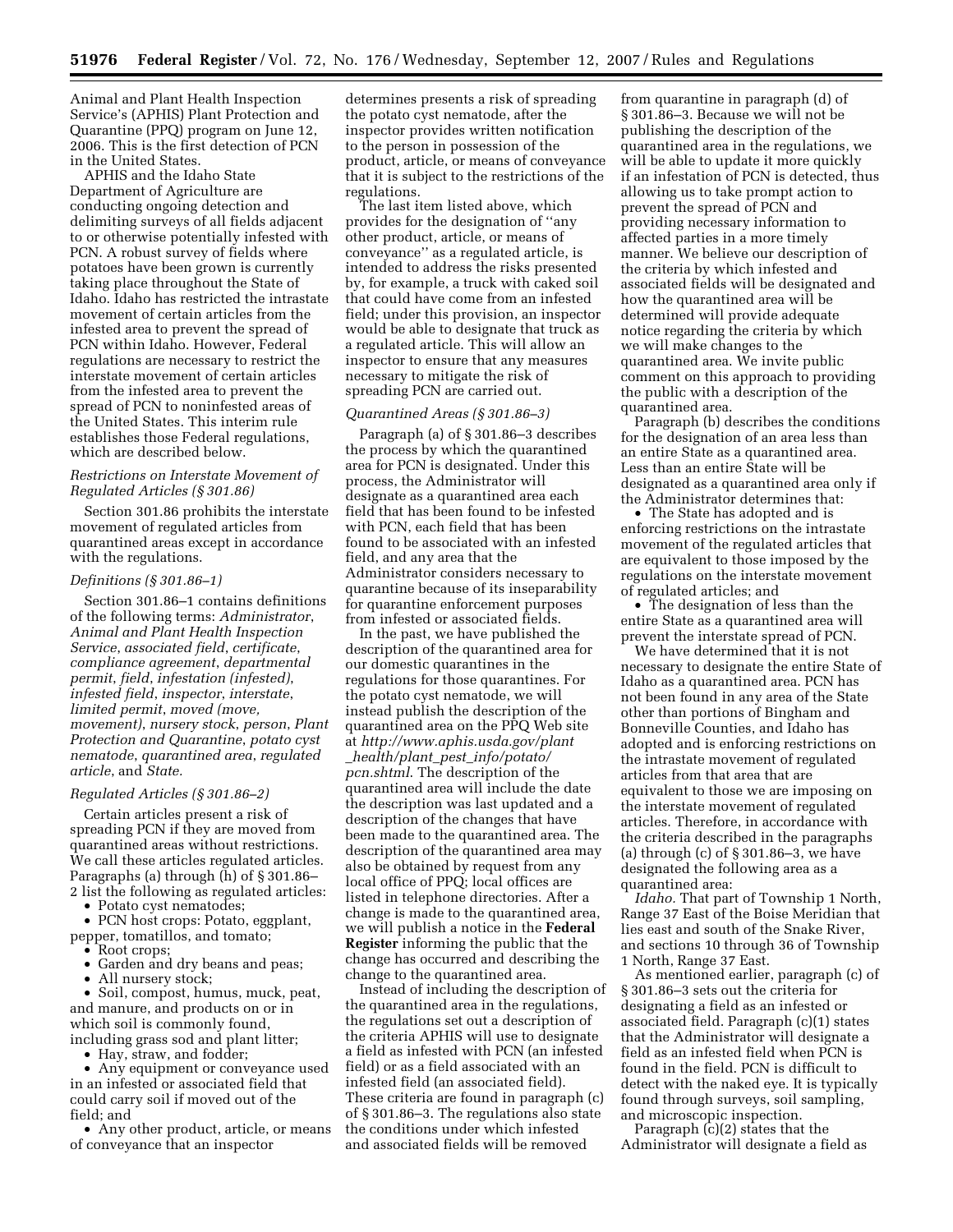an associated field when PCN host crops, as listed in § 301.86–2(b), have been grown in the field in the last 10 years and:

• The field shares a border with an infested field; or

• The field came into contact with a regulated article from an infested field within the last 10 years; or

• Within the last 10 years, the field shared ownership, tenancy, seed, drainage or runoff, farm machinery, or other elements of shared cultural practices with an infested field that could allow spread of PCN, as determined by the Administrator.

Fields will only be designated as associated fields under the last criterion above if the Administrator determines that one of the circumstances listed means that PCN could have been spread from an infested field to the associated field. If an infested field and a noninfested field share cultural practices, but the Administrator determines that the specific cultural practice that is shared does not pose a risk of spreading PCN, the noninfested field would not be designated as an associated field.

It should be noted that, because soil is a regulated article under § 301.86– 2(f), the unauthorized movement of soil from an infested field to another field will cause that field to be designated as an associated field.

Paragraph (d) of § 301.86–3 described the conditions under which fields will be removed from quarantine. Under paragraph (d)(1), an infested field will be removed from quarantine when a 3 year biosurvey protocol approved by APHIS has been completed and the field has been found to be free of PCN.

The biosurvey protocol involves planting PCN host crops in soil from a field and sampling the soil for PCN. This process must be repeated three times, over three crop cycles, with negative results in order for APHIS to declare the field to be free of PCN and thus to remove the quarantine from an infested field. We are confident that such a process will be sufficient to establish freedom from PCN.

One means to ensure that a field is free of PCN is to avoid planting host crops in it for at least 30 years; as noted earlier, PCN can survive for up to 30 years in a dormant state without any host crops to feed on. PPQ is also developing a plan for eradicating PCN in infested fields. A draft of the eradication plan has guided our initial eradication efforts. We will use the data we gather from these efforts to further refine the eradication plan. When the plan is finalized, we will make it available to the public. Regardless of the eradication means used to ensure that a field is free from PCN, however, we would require the 3-year bioassay protocol to confirm that freedom.

Under paragraph (d)(2), an associated field will be removed from quarantine when the field has been found to be free of PCN according to a survey protocol approved by the Administrator as sufficient to support removal from quarantine. The survey protocol to designate an associated field as free of PCN is more thorough than the sampling process by which APHIS determines that PCN is not known to occur in a field, although not as intensive as the biosurvey protocol for infested fields. The additional steps required by the survey protocol to determine freedom are appropriate prior to releasing a field from quarantine entirely.

Paragraph (d)(3) states that if the Administrator has quarantined any area other than infested, adjacent, or associated fields because of its inseparability for quarantine enforcement purposes from infested or associated fields, as provided in paragraph (a) of this section, that area will be removed from quarantine when the relevant infested or associated fields are removed from quarantine.

## *Conditions Governing the Interstate Movement of Regulated Articles From Quarantined Areas (§ 301.86–4)*

This section requires most regulated articles moving interstate from quarantined areas to be accompanied by a certificate or a limited permit. The articles must be moved in accordance with §§ 301.86–5 and 301.86–8 and under any additional conditions issued by the Administrator to prevent the spread of PCN. The U.S. Department of Agriculture (USDA or the Department) may move regulated articles interstate without a certificate or limited permit if the articles are moved for experimental or scientific purposes.

Except for articles moved by APHIS or the Department, only a regulated article that is moved into the quarantined area from outside the quarantined area and that is accompanied by a waybill that indicates the point of origin may be moved interstate from the quarantined area without a certificate or limited permit. The article may not have been combined or commingled with other articles so as to lose its individual identity. Additionally, the article must be moved through the quarantined area without stopping (except for refueling and for traffic conditions such as traffic lights and stop signs), and the regulated article must not be unpacked or unloaded in the quarantined area.

## *Issuance and Cancellation of Certificates and Limited Permits (§ 301.86–5)*

Under Federal domestic plant quarantine programs, there is a difference between the use of certificates and limited permits. Certificates are issued for regulated articles when an inspector finds that, because of certain conditions (e.g., the article is from a field that has been surveyed for PCN by an inspector in the last 3 years and in which PCN has not been found, and no more than one PCN host crop has been grown in the field in the last 3 years), the regulated articles can be moved safely from the quarantined area without spreading PCN. Regulated articles accompanied by a certificate may be moved interstate without further restrictions. Limited permits are issued for regulated articles when an inspector finds that, because of a possible pest risk, the articles may be safely moved interstate only subject to further restrictions, such as movement to specified destinations and movement for limited purposes. Section 301.86–5 explains the conditions for issuing a certificate or limited permit.

Paragraph (a) of § 301.86–5 sets out the conditions under which an inspector or person operating under a compliance agreement will issue a certificate for the interstate movement of a regulated article. Paragraph (a)(1) provides that, to be eligible for a certificate, all regulated articles must be moved in compliance with any additional emergency conditions the Administrator may impose under section 414 of the Plant Protection Act (7 U.S.C. 7714) to prevent the spread of PCN. In addition, all regulated articles must be eligible for unrestricted movement under all other Federal domestic plant quarantines and regulations applicable to the regulated article. We have included a footnote (number 3) that provides an address for securing the addresses and telephone numbers of the local PPQ offices at which services of inspectors may be requested. We have also included a footnote (number 4) that explains that the Secretary of Agriculture may, under the Plant Protection Act, take emergency actions to seize, quarantine, treat, destroy, or apply other remedial measures to articles that are, or that he or she has reason to believe are plants pests or are infested, infected by, or contain plant pests.

Specific requirements apply to the movement of certain other regulated articles. These requirements are listed in paragraphs (a)(2) through (a)(7) of § 301.86–5.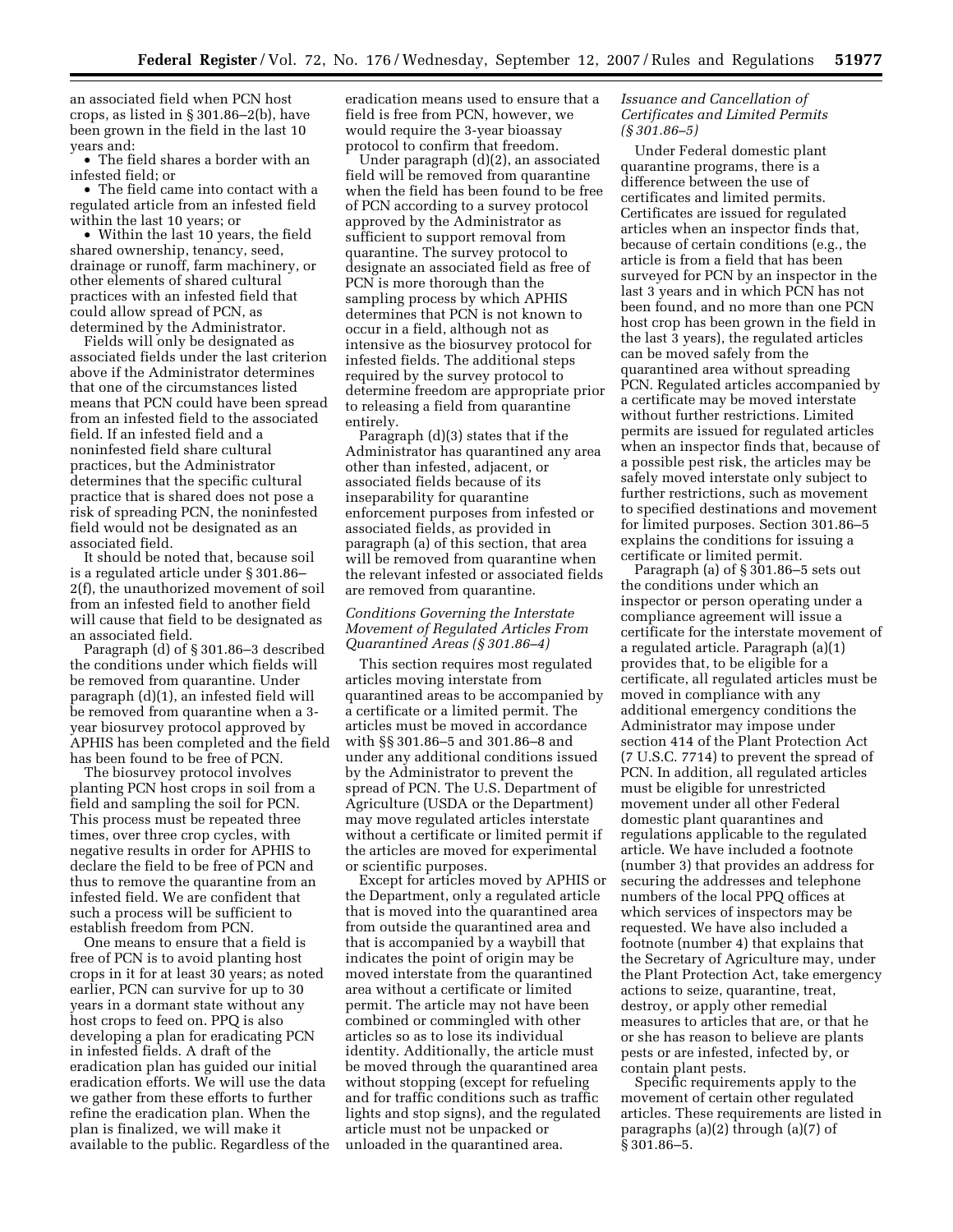Paragraph (a)(2) contains specific requirements that must be fulfilled for an inspector to issue a certificate for the movement of nursery stock. This paragraph addresses three classes of nursery stock:

• *Potatoes intended for use as nursery stock* (i.e., seed potatoes) are prohibited from moving interstate from the quarantined area. Because potatoes are the primary host of PCN, the interstate movement of living potatoes for planting would pose an extremely high risk of spreading PCN if we allowed it to occur.

• *Nursery stock of PCN host crops other than potatoes*, as listed in § 301.86–2(b), must have been grown in a field that meets the following requirements:

 $\circ$  The field has been surveyed by an inspector for PCN at least once in the last 3 years;

 $\circ$  PCN has not been found in the field; and

 $\circ$  No more than one PCN host crop has been grown in the field in the last 3 years.

While these crops are not primary hosts, they could still serve as pathways for the spread of PCN; allowing their movement only from fields that have been surveyed and found to be free of PCN will effectively mitigate this risk.

• *Nursery stock of non-host crops* that is moved with soil (for example, nursery stock grown and moved in potting soil) must have been grown in a field that meets the requirements for nursery stock of PCN host crops listed above. The regulations include this requirement because the interstate movement of soil poses a high risk of spreading PCN, since PCN dwells in soil before infesting a host. Nursery stock of non-host crops that is moved without soil must have been found by an inspector to be free of soil on its roots and on all other parts of the plant, in order to ensure that the movement of nursery stock of these non-host crops poses no risk.

Paragraph (a)(3) addresses the movement of potatoes and root crops for consumption. Uses of potatoes and root crops produced for consumption include both table consumption and processing into products such as frozen french fries. Both potatoes and root crops moved for consumption are likely to carry soil, which poses a risk of spreading PCN. (Potatoes grown for use as nursery stock [seed potatoes] cannot be easily converted into potatoes grown for consumption.) Under paragraph (a)(3), an inspector may issue a certificate for the movement of potatoes or root crops intended for consumption from the quarantined area only if the

field in which the potatoes or root crops have been grown meets the following requirements:

• The field has been surveyed by an inspector for PCN at least once in the last 3 years and prior to the planting of the potatoes or root crops;

• PCN has not been found in the field; and

• No more than one PCN host crop has been grown in the field the last 3 years.

Paragraph (a)(4) addresses soil and associated products. An inspector may issue a certificate for the interstate movement of a regulated article listed in § 301.86–2(e), which includes soil, compost, humus, muck, peat, and decomposed manure, and products on or in which soil is commonly found, including grass sod and plant litter, only if the article originated in a field that meets the following requirements:

• The field has been surveyed by an inspector for PCN at least once in the last 3 years;

• PCN has not been found in the field; and

• No more than one PCN host crop has been grown in the field the last 3 years.

Paragraph (a)(5) addresses hay, straw, and fodder. These commodities also pose a risk because they may have soil attached. Accordingly, an inspector may issue a certificate for the movement of hay, straw, or fodder from the quarantined area only if the field where the hay, straw, or fodder was produced meets the following requirements:

• The field has been surveyed by an inspector for PCN at least once in the last 3 years;

• PCN has not been found in the field; and

• No more than one PCN host crop has been grown in the field the last 3 years.

Alternatively, an inspector may issue a certificate for the interstate movement of hay, straw, or fodder if it is produced according to procedures judged by an inspector to be sufficient to isolate it from soil throughout its production and handling. Isolation of stored hay, straw, or fodder from soil is commonly accomplished by using asphalt, gravel, concrete, tarpaulins or pallets.

Paragraph (a)(6) addresses equipment used in infested or associated fields. An inspector may issue a certificate for the interstate movement of equipment that has been used in an infested or associated field and that could carry soil if moved out of the field only after the equipment has been pressure-washed under the supervision of an inspector to remove all soil or steam-treated in accordance with 7 CFR part 305. If

properly performed, the pressurewashing will remove all soil from the farm equipment, and the soil adhering to the farm equipment is what poses a risk of spreading PCN from the quarantined area. Properly performed steam treatment kills PCN.

Paragraph  $(b)(1)$  of § 301.86–5 sets out general conditions for the issuance of a limited permit. An inspector may issue a limited permit for the interstate movement of a regulated article if the inspector determines that the article is to be moved to a specified destination for specified handling, utilization, or processing, and that the movement will not result in the spread of PCN because life stages of PCN will be destroyed by the specified handling, processing, or utilization. A limited permit will only be issued if the regulated article will be moved in compliance with any additional emergency conditions imposed by the Administrator under section 414 of the Plant Protection Act (7 U.S.C. 7714) to prevent the spread of PCN, and if the regulated article is eligible for interstate movement under all other Federal domestic plant quarantines and regulations applicable to the regulated article.

Paragraph (b)(2) sets out specific conditions for the issuance of a limited permit for the interstate movement from the quarantined area of potatoes intended for consumption. We anticipate that potatoes intended for consumption that are not eligible to move from the quarantined area with a certificate under paragraph (a)(3) may nonetheless need to be moved from the quarantined area for packing or processing. This paragraph sets out specific conditions under which they may be moved. An inspector may issue a limited permit to allow the interstate movement of potatoes from the quarantined area for packing or processing only if:

• The potatoes are transported in a manner that prevents the potatoes and soil attached to the potatoes from coming into contact with agricultural premises outside the quarantined area; and

• The potatoes are processed and packed at facilities that handle potatoes, waste, and waste water in a manner approved by APHIS to prevent the spread of PCN.

As a matter of policy, we will not issue limited permits for potatoes grown in an infested field if they are grown in any year following the year in which PCN is initially detected in the field.

Paragraph (c) of § 301.86–5 allows any person who has entered into and is operating under a compliance agreement to issue a certificate or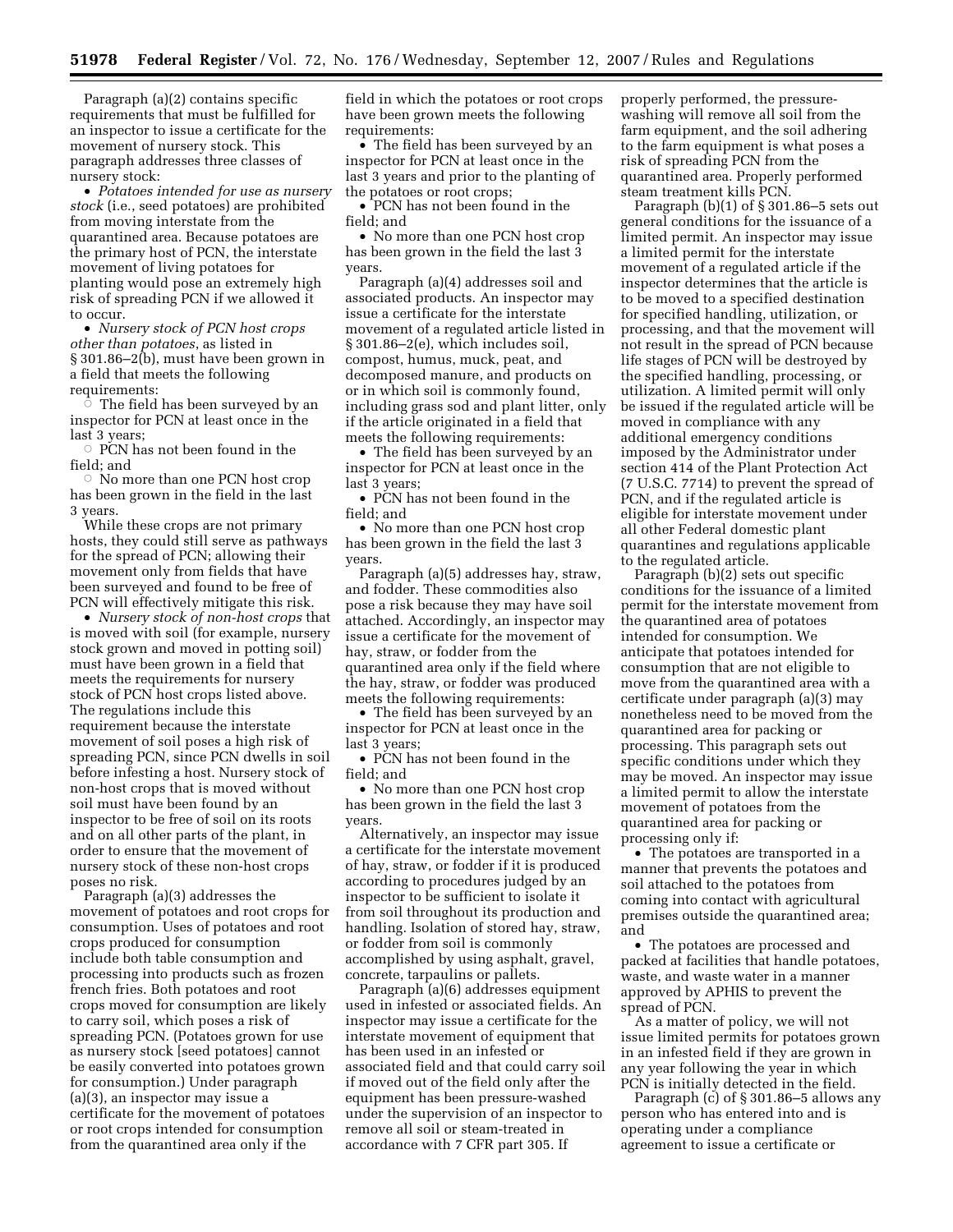limited permit for the interstate movement of a regulated article after an inspector has determined that the article is eligible for a certificate or limited permit under § 301.86–5(a) or (b).

Also, § 301.86–5(d) contains provisions for the withdrawal of a certificate or limited permit by an inspector if the inspector determines that the holder of the certificate or limited permit has not complied with all of the provisions for the use of the document or with all the conditions contained in the document. This section also contains provisions for notifying the holder of the reasons for the withdrawal and for holding a hearing if there is any conflict concerning any material fact in the event that the person wishes to appeal the cancellation.

## *Compliance Agreements and Cancellation (§ 301.86–6)*

Section 301.86–6 provides for the use of and cancellation of compliance agreements. Compliance agreements are provided for the convenience of persons who are involved in the growing, handling, or moving of regulated articles from quarantined areas. A person may enter into a compliance agreement when an inspector has determined that the person requesting the compliance agreement has been made aware of the requirements of the regulations and the person has agreed to comply with the requirements of the regulations and the provisions of the compliance agreement. This section contains a footnote (number 7) that explains where compliance agreement forms may be obtained.

Section 301.86–6 also provides that an inspector may cancel the compliance agreement upon finding that a person who has entered into the agreement has failed to comply with any of the provisions of the regulations. The inspector will notify the holder of the compliance agreement of the reasons for cancellation and offer an opportunity for a hearing to resolve any conflicts of material fact in the event that the person wishes to appeal the cancellation.

## *Assembly and Inspection of Regulated Articles (§ 301.86–7)*

Section 301.86–7 provides that any person (other than a person authorized to issue certificates or limited permits under § 301.86–5(c)) who desires a certificate or limited permit to move regulated articles must request, at least 48 hours before the desired interstate movement, that an inspector issue a certificate or limited permit. The regulated articles must be assembled in a place and manner directed by the inspector.

## *Attachment and Disposition of Certificates and Limited Permits (§ 301.86–8)*

Section 301.86–8 requires the certificate or limited permit issued for movement of the regulated article to be attached, during the interstate movement, to the regulated article, or to a container carrying the regulated article, or to the consignee's copy of the accompanying waybill. Further, the section requires that the carrier or the carrier's representative must furnish the certificate or limited permit to the consignee listed on the certificate or limited permit upon arrival at the location provided on the certificate or limited permit.

## *Costs and Charges (§ 301.86–9)*

Section 301.86–9 explains the APHIS policy that the services of an inspector that are needed to comply with the regulations are provided without cost between 8 a.m. and 4:30 p.m., Monday through Friday, except holidays, to persons requiring those services, but that APHIS will not be responsible for any costs or charges incident to inspections or compliance with the provisions of the quarantine and regulations in this subpart, other than for the services of the inspector.

## *Treatments in 7 CFR Part 305*

The phytosanitary treatments regulations contained in 7 CFR part 305 set out standards and schedules for treatments required in 7 CFR parts 301, 318, and 319 for fruits, vegetables, and articles to prevent the introduction or dissemination of plant pests or noxious weeds into or through the United States. Within 7 CFR part 305, § 305.2 lists approved treatments for pests associated with certain articles regulated in 7 CFR parts 301, 318, and 319.

Certain treatments listed in § 305.2 are approved for treating the golden nematode (*G. rostochiensis*) but not PCN. Due to the similar biology of these two pests, we believe that treatments approved to treat the golden nematode will be effective at treating PCN. Accordingly, we are amending § 305.2 to amend certain treatments for the golden nematode to approve their use on PCN as well. These treatments are:

• Steam sterilization treatment T– 406d, used for construction equipment without cabs, used farm equipment without cabs, and used containers; and

• Steam cleaning treatment T-406c, used for automobiles and used farm equipment with cabs.

Section 305.2 also contains treatments for soil products that are approved to treat *G. rostochiensis.* However, the risk

associated with moving soil from the PCN quarantined area is such that we are only allowing soil and soil products to move from the quarantined area with a certificate if they are from a field that has been surveyed by an inspector and found to be free of PCN. Therefore, we are not approving any of the treatments for soil products in § 305.2 to be used to treat PCN.

## **Emergency Action**

This rulemaking is necessary on an emergency basis to prevent the spread of PCN to noninfested areas of the United States.

This rule is being made effective on November 1, 2007, because the potato harvesting season in Idaho ends on that date, and regulated parties will need time to prepare for the changes in operations that will become necessary when this rule becomes effective. Under these circumstances, the Administrator has determined that prior notice and opportunity for public comment are contrary to the public interest and that there is good cause under 5 U.S.C. 553 for making this rule effective less than 30 days after publication in the **Federal Register**.

We will consider comments we receive during the comment period for this interim rule (see **DATES** above). After the comment period closes, we will publish another document in the **Federal Register**. The document will include a discussion of any comments we receive and any amendments we are making to the rule.

## **Executive Order 12866 and Regulatory Flexibility Act**

This rule has been reviewed under Executive Order 12866. The rule has been determined to be not significant for the purposes of Executive Order 12866 and, therefore, has not been reviewed by the Office of Management and Budget.

We are quarantining part of Bingham and Bonneville Counties, ID, because of the presence there of PCN and restricting the interstate movement of regulated articles from the quarantined area. This action is necessary on an emergency basis to prevent the spread of PCN to noninfested areas of the United States.

Tests conducted by PPQ on June 12 and July 13, 2006, confirmed the presence of PCN in soil samples taken from two fields in Bingham County. Subsequently, four additional fields in Bingham County and one field in Bonneville County were found to be infested. This is the first detection of PCN from fields in the United States.

In addition to potatoes, tomatoes, eggplant, peppers, tomatillos, and some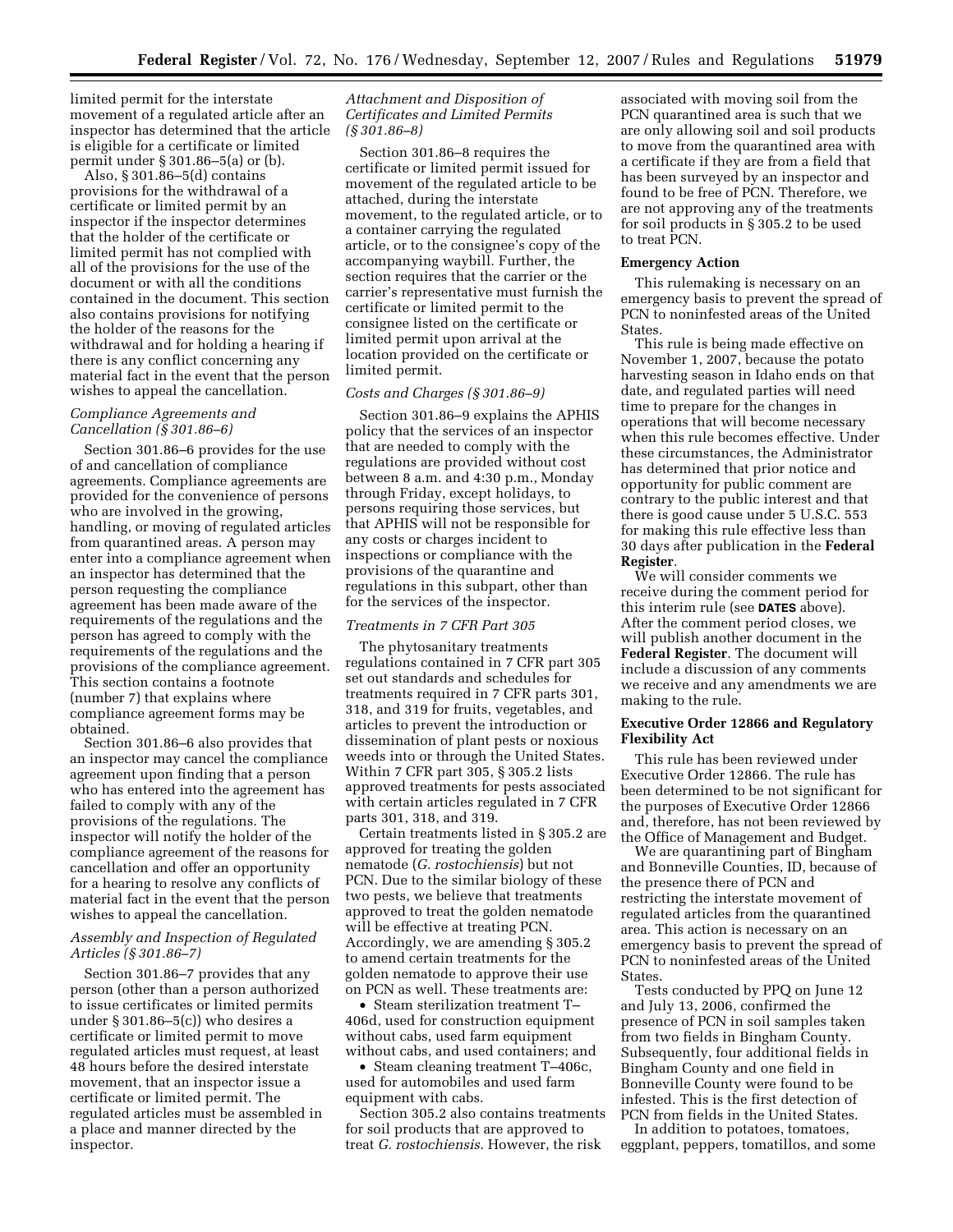weeds also serve as host to the potato cyst nematode. The interim rule regulates the movement of potatoes and other host crops, as well as plants with roots, root crops, soil, any equipment used on farms that can carry soil, and any other products, articles, or means of conveyance when determined by an inspector to present a hazard of spread of PCN.

Three different classes of nursery stock are regulated under the rule:

• Seed potatoes;

• Other host nursery stock (i.e. tomatoes, eggplant, peppers, and tomatillos); and

• Non-host nursery stock that is moved with soil.

Seed potatoes are prohibited from moving interstate from the quarantined area since this would pose a high risk of spreading PCN. Other host nursery stock and non-host nursery stock in soil may be moved out of the quarantined area if either originates from a field that has been inspected at least once in the last three years, the field has been found to be free of PCN, and no more than one PCN host crop has been grown in the field in the last three years. Non-host nursery stock that is bare-rooted may be moved from the quarantined area after inspection to ensure the roots and all other plant parts are free of soil.

Potatoes and root crops for consumption are allowed to move interstate from the quarantined area if the articles originate from a field found to be free of PCN, potatoes were grown in a field in which no more than one potato crop was grown in the previous

3 years, and articles are accompanied by a certificate. Soil, compost, humus, muck, peat, and manure, and products on or in which soil is commonly found, as well as hay, straw, or fodder may also move interstate from the quarantined area following the same criteria as that for potatoes and root crops for consumption. Interstate movement of equipment that has been used in an infested or associated field is allowed after the equipment has been pressurewashed under the supervision of an inspector to remove all soil or after it has been steam-treated.

Potatoes for consumption that are not eligible to move from the quarantined area with a certificate are allowed to move from the quarantined area under limited permit if they are moved and processed under conditions designed to prevent the spread of PCN. APHIS will not issue limited permits for potatoes grown in an infested field if they are grown in any year following the year in which PCN is initially detected in the field. There are no domestic restrictions against the movement of processed products.

APHIS is adding provisions for compliance agreements for entities operating inside the quarantined area to issue certificates and limited permits. An infested field will only be removed from quarantine after the completion of a 3-year biosurvey protocol approved by APHIS to determine whether the field is free of PCN. One means to ensure freedom of a field from PCN is not planting host crops in the area for at

least 30 years; another is following the APHIS eradication plan. The list of quarantined areas will be maintained on the PPQ Web site.

*U.S. production and exports.*1 Potatoes, excluding sweet potatoes, are a staple crop grown in a majority of U.S. States. They are also the lead vegetable crop in the United States. The Russet variety, which is planted in the spring and harvested in the fall, accounts for approximately 75 percent of the total U.S. acreage planted to potatoes. Ninety percent of all potatoes are harvested in the fall, with the remaining 10 percent harvested in the other three seasons. This 10 percent of production accounts for specialty varieties that typically command higher prices, such as round white, red, yellow, and purple potatoes.

From 2000 to 2005, acreage planted to fall potatoes and production of this variety decreased by 9 percent throughout the United States. The decline in Idaho's acreage and production was sharper, falling by 22 percent and 23 percent, respectively. Yields over the same period remained relatively stable in the United States as a whole and Idaho in particular. Fall potatoes are marketed year-round from July (early harvest areas) through June. Potatoes can be stored for long periods of time. This storage capability allows flexibility in marketing; sellers can hold their crop until more favorable prices prevail on the market. Fresh potatoes are mainly sold on the open market, not contracted. Processing potatoes, on the other hand, are typically contracted.

TABLE 1.—PRODUCTION AND FARM PRICES OF FALL POTATOES IN THE UNITED STATES, IDAHO, BINGHAM COUNTY, IDAHO, AND BONNEVILLE COUNTY, IDAHO, 2000–2005

|                                                          | <b>United States</b>                                           |                                                  |                                                | Idaho                                                          |                                             |                                             |                                                | Bingham County, ID                                       |                                                    | Bonneville County, ID                              |                                                    |
|----------------------------------------------------------|----------------------------------------------------------------|--------------------------------------------------|------------------------------------------------|----------------------------------------------------------------|---------------------------------------------|---------------------------------------------|------------------------------------------------|----------------------------------------------------------|----------------------------------------------------|----------------------------------------------------|----------------------------------------------------|
|                                                          |                                                                |                                                  | Farm price                                     |                                                                |                                             | Farm price                                  |                                                |                                                          | Farm                                               |                                                    |                                                    |
|                                                          | Production                                                     | Table<br>stock                                   | proc-<br>essing                                | Production                                                     | Table<br>stock                              | Proc-<br>essing                             | All uses                                       | Production                                               | price                                              | Production                                         | Farm<br>price                                      |
|                                                          | 1.000 Cwt.                                                     | \$ per Cwt.                                      |                                                | .000 Cwt.                                                      | \$ per Cwt.                                 |                                             |                                                | 1.000 Cwt.                                               | \$ per<br>Cwt.                                     | 1.000 Cwt.                                         | \$ per<br>Cwt.                                     |
| 2000<br>2001<br><br>2002<br>2003<br>2004<br><br>2005<br> | 467,529<br>393,631<br>413,581<br>410.588<br>410,253<br>423.926 | \$5.27<br>10.79<br>9.59<br>7.32<br>6.76<br>10.04 | \$4.70<br>5.05<br>5.16<br>5.10<br>5.06<br>5.21 | 152,320<br>120,200<br>133,385<br>123.180<br>131.970<br>118,288 | (a)<br>(a)<br>(a)<br>\$3.85<br>3.40<br>6.90 | (a)<br>(a)<br>(a)<br>\$4.30<br>4.50<br>4.90 | \$4.00<br>6.15<br>5.00<br>4.40<br>4.25<br>5.70 | 25,104<br>18,330<br>20,000<br>19,598<br>20,740<br>18,080 | $(b)$<br>$(b)$<br>$(b)$<br>$(b)$<br>$(b)$<br>$(b)$ | 9,000<br>8,136<br>9,204<br>8,537<br>9,070<br>8,250 | $(b)$<br>$(b)$<br>$(b)$<br>$(b)$<br>$(b)$<br>$(b)$ |

a Prices by use not available for these years.

b No data available for prices at the county level. Source: USDA, NASS, *Potatoes: 2005 Summary*, September 2006 and USDA, NASS, Idaho Office, *County Estimates: Potatoes 2005*, September 2006.

The United States ranks fourth in the world in potato production, trailing China, Russia, and India. Historically, the United States has been a net exporter of potatoes in value terms, with

exports of processed potatoes accounting for a large portion of this surplus. In 2003 and 2004, an increase in imports of processed products from Canada tipped this balance so that the

United States ran a trade deficit in those years. However, the imports of Canadian goods returned to historical levels in 2005, and the United States regained its status as a net exporter. Exports of

<sup>&</sup>lt;sup>1</sup> Most information in this section is derived from the Economic Research Service's Potato Briefing

Room, available online at: *http://www.ers.usda.gov/ Briefing/Potatoes/.*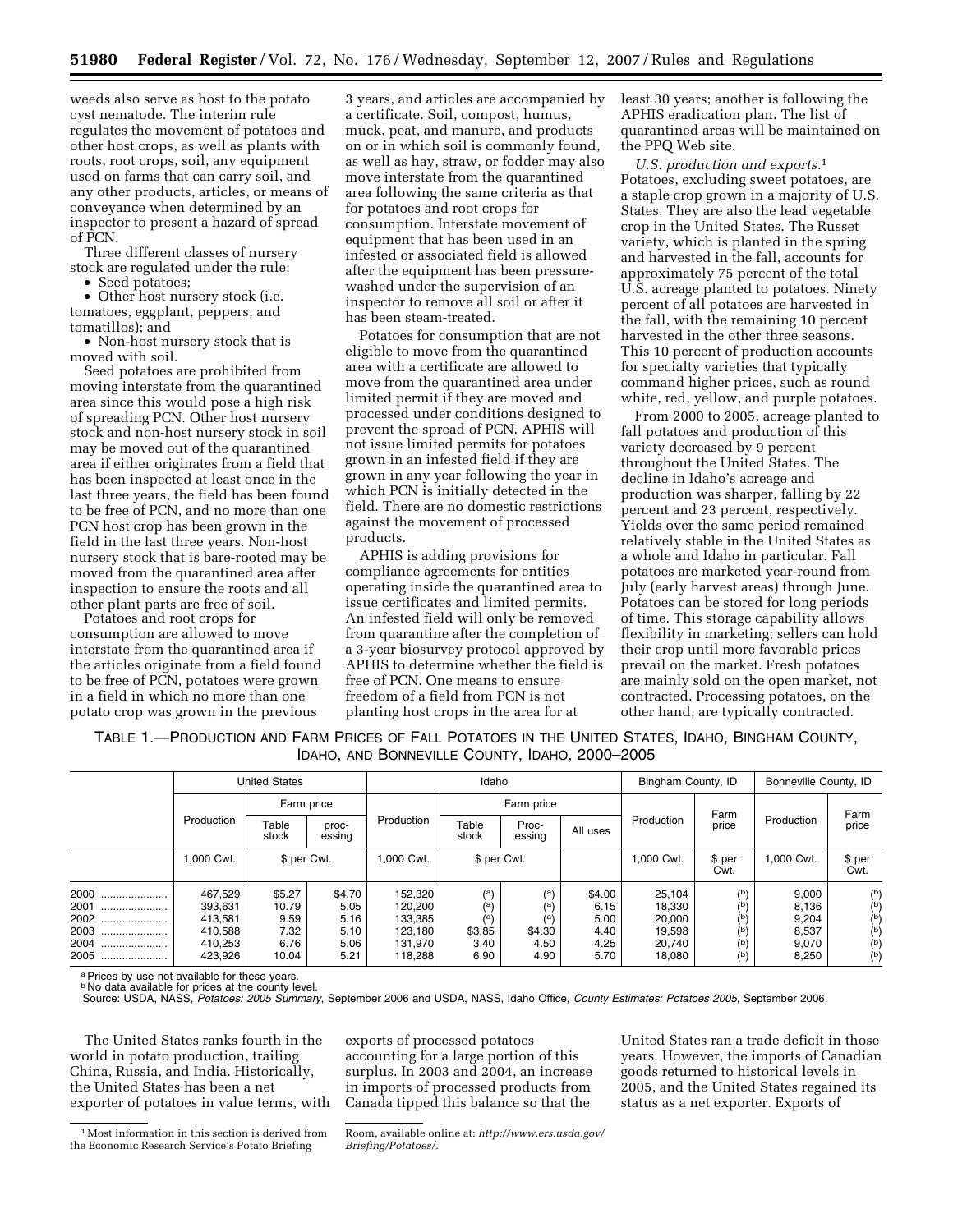potatoes are on the rise and now account for approximately one-third of the value of farm sales. Over half of these exports are processed products, primarily frozen french fries. Japan is the United States' largest importer of frozen fries, followed by Mexico and Canada. Canada is the largest supplier of U.S. potato imports.

Although historically Japan has been the largest importer of U.S. frozen potato products, that country banned imports of fresh potatoes from the United States starting in the 1950s. However, in February of 2006, Japan opened its market to the importation of fresh potatoes from approved facilities in 14 States: Arizona, California, Colorado, Florida, Idaho, Maine, Michigan, Minnesota, New Mexico, North Dakota, Texas, Oregon, Washington, and Wisconsin. The outbreak of PCN in Idaho led to Japan's reimplementation of its ban on fresh potatoes from the United States.

*Idaho production and exports.* Idaho specializes in production of fall potatoes. According to National Agricultural Statistics Service (NASS) data, there were no spring, summer, or winter potatoes produced in Idaho from 2000 to 2005. Over 65 percent of U.S. fall potatoes are grown in the Western States. Idaho and Washington account for 50 percent of the U.S. total, where planted acreage in Idaho is more than double that in Washington. Idaho's importance to the domestic potato industry also makes this State influential in the world market for potatoes. Idaho exports a substantial amount of potatoes on a yearly basis. However, the majority of these exports is in a processed form rather than fresh. This analysis only focuses on the fresh market since this is the portion that will be affected by the interim rule.

From 2001 to 2006, Idaho exported on average \$6.2 million worth of table potatoes to countries around the world.

On average, a large portion, 67 percent, of Idaho's fresh exports was destined for Canada. Mexico also imported potatoes from Idaho, accounting for 23 percent of Idaho exports. Japan, as mentioned previously, historically has prohibited imports of fresh potatoes from the United States. Thus, although Japan is a substantial importer of processed products, its imports of fresh potatoes are negligible or nonexistent. Together, Canada and Mexico accounted for approximately 90 percent of Idaho exports between 2001 and 2006, although Idaho's fresh potato sales worldwide and the combined share exported to Canada and Mexico have fluctuated substantially (table 2). Mexico has been an expanding market, with sales increasing 90-fold over this 6 year period, while exports to Canada have declined by more than half. In 2005, Idaho's potato exports to Mexico exceeded its potato exports to Canada for the first time.

|  |  | TABLE 2.- IDAHO EXPORTS OF FRESH POTATOES BY COUNTRY, 2001-2006 |  |  |
|--|--|-----------------------------------------------------------------|--|--|
|--|--|-----------------------------------------------------------------|--|--|

|      | World                | Canada               |                        | Mexico               |                        | Japan                |                        |
|------|----------------------|----------------------|------------------------|----------------------|------------------------|----------------------|------------------------|
|      | Exports<br>(\$1,000) | Exports<br>(\$1,000) | Percentage<br>of total | Exports<br>(\$1,000) | Percentage<br>of total | Exports<br>(\$1,000) | Percentage<br>of total |
| 2001 | \$3,622              | \$3,209              | 88.6                   | \$34                 | 0.9                    | \$43                 | 1.2                    |
|      | 3.472                | 3,200                | 92.2                   | 12                   | 0.3                    |                      | 0.0                    |
| 2003 | .988                 | 1.988                | 100.0                  |                      | 0.0                    |                      | 0.0                    |
| 2004 | .485                 | 1,096                | 73.8                   | 338                  | 22.8                   |                      | 0.0                    |
| 2005 | 6.643                | 1.485                | 22.4                   | 2.967                | 44.7                   |                      | 0.0                    |
| 2006 | 4.518                | ∣.190                | 26.3                   | 3.086                | 68.3                   |                      | 0.0                    |

Source: Global Trade Information Services, *World Trade Atlas: U.S. State Export Edition*, April 2007.

*Alternatives available to producers.*  Under the interim rule, producers have two options for dealing with an infestation of PCN. The first of these is a quarantine program. Under this program, producers are prohibited from planting potatoes or any other host crop in the quarantined area for a minimum of 30 years. APHIS has determined that not planting host material for this amount of time will ensure that the PCN infestation has died out before the quarantine is lifted. This is based on the fact that PCN can survive for up to 30 years in a dormant state without any host crops on which to feed.

Eradication is the second option available to affected potato producers. APHIS is currently working on a PCN eradication protocol. However, an approved protocol is not yet available. The eradication protocol will prevent producers from planting any crops on PCN affected and associated fields for a specified amount of time. However, APHIS will assume the costs of eradication for those producers wishing

to participate in this program, to the extent that funds are available.

## **Initial Regulatory Flexibility Analysis**

The Regulatory Flexibility Act requires that agencies consider the economic impact of rule changes on small businesses, organizations, and governmental jurisdictions. Section 603 of the Act requires agencies to prepare and make available for public comment an initial regulatory flexibility analysis (IRFA) describing the expected impact of rules on small entities. Sections 603(b) and 603(c) of the Act specify the content of an IRFA. In this section, we address these IRFA requirements.

#### *Reasons for Action*

APHIS is taking these actions based on the finding of PCN in Idaho. The quarantine measures are intended to curtail the spread of PCN to other areas of Idaho and the United States. The rule is likely to benefit a majority of potato producers in that it safeguards their fields from infestation. Additionally, declines in production resulting from

the quarantine are not expected to be significant since the number of acres on which potatoes would not be grown accounts for only 0.3 percent of Idaho's potato acreage.2

#### *Objectives and Legal Basis for Rule*

The objective of the interim rule is to prevent the spread of PCN by quarantining infested or associated fields or implementing APHIS approved eradication protocols for these fields. A widespread outbreak of PCN in Idaho could have devastating consequences for the U.S. potato industry. APHIS believes the implementation of the quarantine or eradication program and related movement restrictions will prevent the pest from spreading to other areas in Idaho and the rest of the United **States**.

This rule amends 7 CFR part 301 by adding a new subpart regulating PCN. The legal basis for the implementation

<sup>2</sup>Currently, 916 acres are considered to be infested and would, therefore, be ineligible for planting host crops.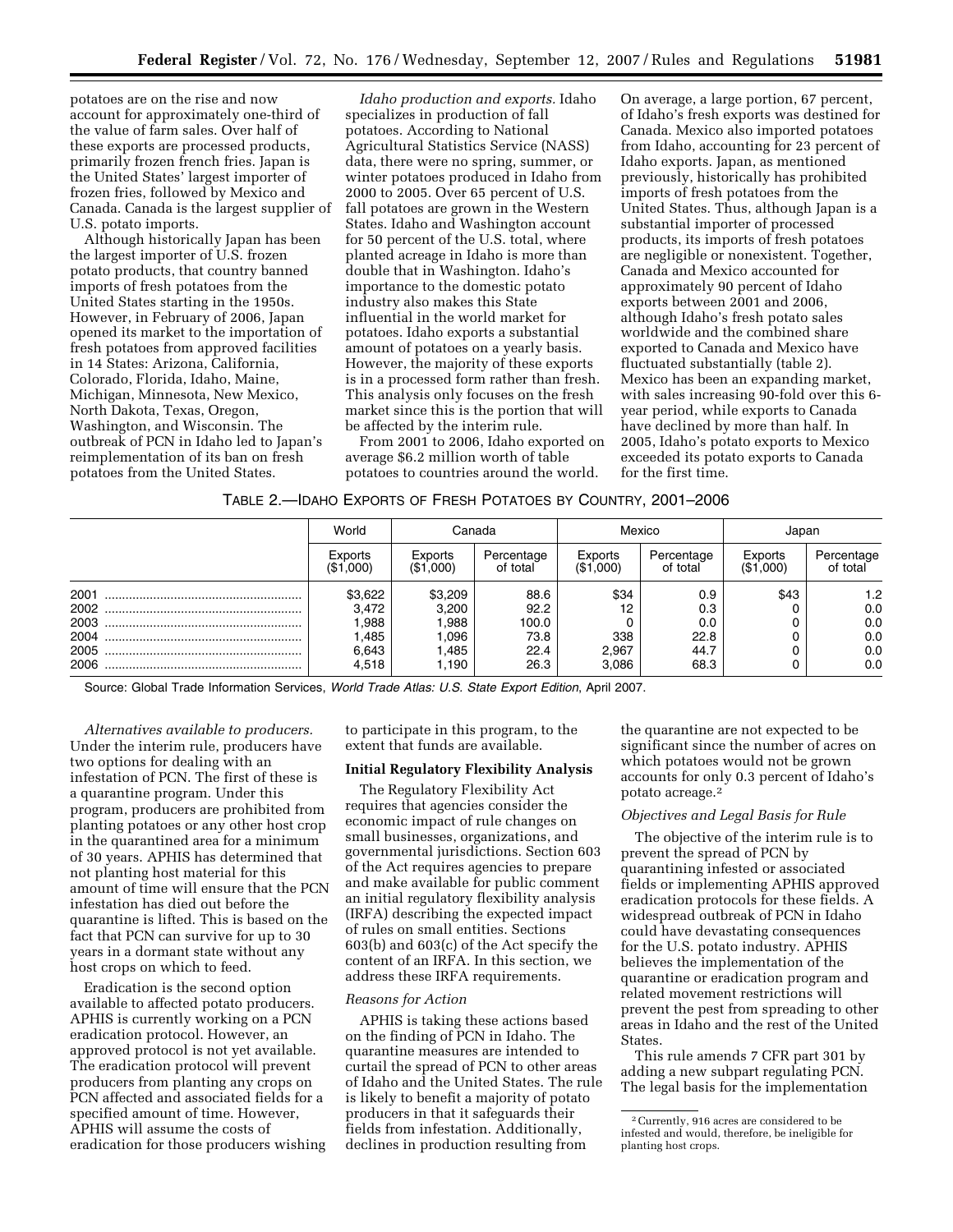of a quarantine to prevent the spread of PCN may be found in the Plant Protection Act (7 U.S.C. 7701 *et seq.*), which authorizes the Secretary of Agriculture to implement programs and policies designed to prevent the introduction and spread of plant pests and diseases.

## *Description and Estimated Number of Small Entities Regulated*

The PCN regulations being imposed by APHIS are intended to prevent the spread of the pest to additional areas. Approximately 2,500 of the 330,000 acres planted to potatoes in Idaho are regulated under the current quarantine as imposed by the Federal Order. The potential economic impacts of regulating this area are presented in the following paragraphs.

Given a quarantined area of approximately 2,500 acres, 800,100 pounds of production are estimated to be affected by the rule.<sup>3</sup> A reduction in production of this magnitude is not likely to have a significant economic impact on the potato industry. Despite the minimal impacts on domestic production, export markets have been closed due to the PCN outbreak. While Canada and Mexico have banned imports of fresh potatoes from Idaho,

Japan has banned imports of fresh potatoes produced anywhere in the United States. However, export statistics indicate that the vast majority of U.S. potatoes are consumed domestically. From 2000 to 2005, exports of fresh and processed potatoes amounted to approximately 7 percent of domestic production. Based on current restrictions on U.S. imports resulting from the PCN outbreak, we expect exports to decline by approximately 19 percent, accounting for less than 2 percent of domestic production. The reduction in the value of exports is expected to be larger, since the United States exports more processed products than table potatoes. However, given that domestic demand and supply can fluctuate by as much as 4 percent from one year to the next coupled with the potato's storage capability, it is likely that the domestic market will be able to absorb the excess supply created by import bans placed on U.S. potatoes because of the discovery of PCN in certain parts of Idaho.4

Producers subject to the quarantine may be negatively impacted by this regulatory action. Those with infested fields will not be able to plant any host crop, including potatoes, tomatoes, or eggplant, for at least 30 years if they are

seeking to remove their fields from quarantine, unless a PCN eradication protocol approved by the Administrator is developed. However, producers may plant non-host crops on the quarantined acreage. In Bingham County, ID, the area planted to potatoes is second only to that planted to wheat. Producers in this county also grow corn, oats, barley, sugarbeets, and alfalfa hay. Based on historical production (table 3) and farmers' desire to make a profit, it is likely that farmers in the quarantined area would choose to plant one of these crops rather than forgo 30 years of revenue which could be generated from the land under quarantine. The planting decision would be a function of market prices, input costs, and expected government payments for those commodities classified as a program crop. Farmers may choose to plant one commodity or multiple commodities depending on these factors. Given alternative production opportunities, it is not clear how producers in the quarantined area would be affected. If the crops mentioned above are viable substitutes in production for the ineligible crops, producers will likely not face substantial impacts due to the quarantine regulations. APHIS welcomes public comment on this issue.

TABLE 3.—HARVESTED ACREAGE AND PRODUCTION OF VARIOUS CROPS IN BINGHAM COUNTY, ID, 2000–2005

|      | Wheat   | Barley                           | Hay     | Potatoes  |
|------|---------|----------------------------------|---------|-----------|
|      |         | <b>Harvested acres</b>           |         |           |
| 2000 | 132,200 | 22,500                           | 52,300  | 67,000    |
| 2001 | 117,500 | 21,300                           | 54,300  | 55,200    |
| 2002 | 116.500 | 22.500                           | 67.000  | 59,700    |
| 2003 | 109.000 | 28,700                           | 66,900  | 60,300    |
| 2004 | 117.500 | 26,900                           | 64,500  | 56,000    |
| 2005 | 122,200 | 24.300                           | 61.600  | 52,200    |
|      |         | <b>Production (1,000 Pounds)</b> |         |           |
| 2000 | 858,600 | 104.016                          | 517.600 | 2,510,400 |
| 2001 | 660,000 | 95,184                           | 472.800 | 1,833,000 |
| 2002 | 682.200 | 100,224                          | 568,400 | 2,000,000 |
| 2003 | 680.400 | 123,360                          | 512,000 | 1,959,800 |
| 2004 | 795,600 | 133.440                          | 514.000 | 2,074,000 |
| 2005 | 807.960 | 121,152                          | 583.800 | 1,808,000 |

Source: USDA, NASS, Quick Stats Database, *U.S. and All States County Data—Crops*, October 2006.

<sup>3</sup>Estimates are based on historical yields from Bingham and Bonneville Counties and the estimated number of acres quarantined under the rule. An average of the yields from 2000 to 2005 excluding the high and low yields from the period

is multiplied by the number of acres quarantined to estimate the level of production for the quarantined area. The production numbers for the two counties are then averaged to obtain the estimate reported above.

<sup>4</sup>Only reductions of U.S. potato imports by other countries attributable to the presence of PCN in certain areas of Idaho are considered here.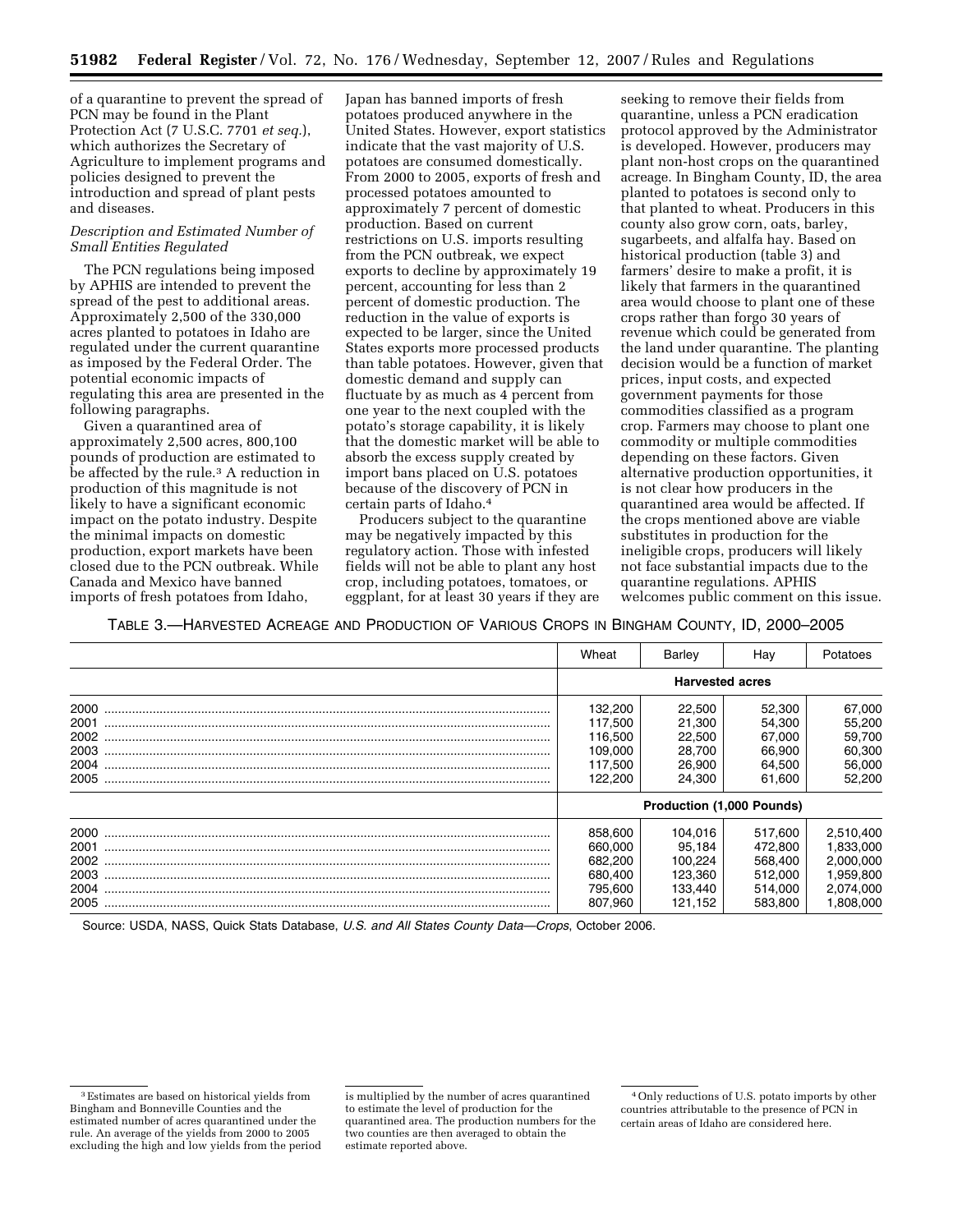| TABLE 4.—HARVESTED ACREAGE AND PRODUCTION OF VARIOUS CROPS IN BONNEVILLE COUNTY, ID, 2000—2005 |  |  |  |
|------------------------------------------------------------------------------------------------|--|--|--|
|------------------------------------------------------------------------------------------------|--|--|--|

|                                              | Wheat                                                                      | Corn (grain)                     | Corn<br>(silage)                                      | Oats                                                     | Barley                                                                     | Hav                                                            | Potatoes                                                                   |
|----------------------------------------------|----------------------------------------------------------------------------|----------------------------------|-------------------------------------------------------|----------------------------------------------------------|----------------------------------------------------------------------------|----------------------------------------------------------------|----------------------------------------------------------------------------|
|                                              |                                                                            |                                  |                                                       | <b>Harvested acres</b>                                   |                                                                            |                                                                |                                                                            |
| 2000<br>2001<br>2002<br>2003<br>2004<br>2005 | 4,185,000<br>3,200,000<br>2,980,000<br>2,420,000<br>3.580.000<br>3,065,000 | 20,000<br>0<br>12.000<br>170,000 | 40.000<br>39,100<br>59,000<br>97.000<br>114,000       | 42.000<br>77.000<br>58.000<br>33,000<br>33,000<br>15,000 | 4.746.000<br>4,910,000<br>5,840,000<br>4,380,000<br>6,572,000<br>6.904.000 | 128.500<br>121.000<br>128.400<br>124.000<br>127.400<br>131,600 | 9,000,000<br>8,136,000<br>9,204,000<br>8,537,000<br>9,070,000<br>8,250,000 |
|                                              | <b>Production (1,000 Pounds)</b>                                           |                                  |                                                       |                                                          |                                                                            |                                                                |                                                                            |
| 2000<br>2001<br>2002<br>2003<br>2004<br>2005 | 251.100<br>192,000<br>178,800<br>145,200<br>214.800<br>183,900             | 1,120<br>0<br>672<br>9,520       | 80,000<br>78,200<br>118,000<br><br>194,000<br>228,000 | 1.344<br>2,464<br>1,856<br>1,056<br>1,056<br>480         | 227.808<br>235,680<br>280,320<br>210.240<br>315,456<br>331,392             | 257.000<br>242,000<br>256,800<br>248,000<br>254,800<br>263,200 | 900,000<br>813,600<br>920,400<br>853,700<br>907,000<br>825,000             |

Source: USDA, NASS, Quick Stats Database, *U.S. and All States County Data—Crops*, October 2006.

The eradication program will involve planting cover crops rather than commercial crops for a predetermined amount of time. However, for those producers wishing to participate in the eradication program, APHIS will assume the costs of implementing eradication protocols it determines to be effective, to the extent that funds are available.

Impacts of the rule on the domestic market are likely to be small, and the benefits of the quarantine are expected to outweigh the costs. Widespread dissemination of the pest would likely translate into significant economic losses for producers and processors. Left unchecked, PCN attacks the roots of the potato plant, leaching nutrients from the plant itself, which in turn reduces yields, leading to significant declines in production. Additionally, import bans implemented by U.S. trading partners would likely be more widespread and may take longer to remove.

The rule may affect domestic producers of potatoes, as well as potato processing firms. It is likely that the entities affected would be small according to Small Business Administration (SBA) guidelines. A discussion of these impacts follows.

Affected U.S. potato producers are expected to be small, based on 2002 Census of Agriculture data and SBA guidelines for entities in the farm category Potato Farming, Field, and Seed Potato Production (North American Industry Classification System [NAICS] code 111211). The SBA classifies producers in this farm category with total annual sales of not more than \$750,000 as small entities. APHIS does not have information on the size distribution of the affected

producers, but according to 2002 Agriculture Census data, there were a total of 25,017 farms in Idaho in 2002.5 Of this number, approximately 95 percent had annual sales in 2002 of less than \$500,000, which is well below the SBA's small entity threshold of \$750,000 for commodity farms.6 This indicates that the majority of farms are considered small by SBA standards, and it is reasonable to assume that most of the 121 potato farms located in Bingham County, ID, and the 47 potato farms located in Bonneville County, ID, that may be affected by this rule also qualify as small. Potato packing firms classified as NAICS 115114 (Postharvest Crop Activities (except Cotton Ginning)) are considered small if they have not more than \$6.5 million in total annual sales. According to the County Business Patterns report for Idaho published by the Census Bureau, there were 30 postharvest establishments in Idaho in 2002, the latest date for which numbers were published. Of these, two were located in Bingham County, and six were located in Bonneville County. That report does not report the value of total annual sales or the distribution of annual sales for firms in this category. Thus, it is not known what percentage of potato packing firms would be considered small.

In the case of potato processors, establishments classified within NAICS 311411 (Frozen Fruit, Juice, and Vegetable Manufacturing), NAICS 311423 (Dried and Dehydrated Food Manufacturing), NAICS 311919 (Other Snack Food Manufacturing), and NAICS 311991 (Perishable Prepared Food

Manufacturing) with not more than 500 employees are considered small by SBA standards. Data from the Economic Census shows that in 2002, there were a total of 235 frozen fruit, juice, and vegetable manufacturing establishments, including firms manufacturing frozen french fries, in the United States. Of these firms, 215 or 92 percent employed fewer than 500 employees and were, therefore, considered small by SBA standards. There were 181 dried and dehydrated food manufacturing establishments in 2002. Included in this category are manufacturers of dehydrated potato products. There were 176 firms with fewer than 500 employees in this category, accounting for 97 percent of all firms. For other snack food manufacturing establishments, which includes firms manufacturing potato chips, there were 338 establishments in the United States in 2002. Of these establishments, 322 (over 95 percent) had fewer than 500 employees. Firms manufacturing peeled or cut potatoes, included in the perishable prepared food manufacturing category, numbered 610 in 2002. Of these, 603 (99 percent) had no more than 500 employees.7 Based on this information, it is reasonable to conclude that domestic producers and potato processors that may be affected by the rule are predominantly small entities.

Based on the data available to APHIS, benefits to producers outside the regulated area of curtailing the spread of the pest will likely outweigh the costs borne by producers in the affected area. Major importers of fresh potatoes from Idaho, including Canada and Mexico, have lifted their original import

<sup>5</sup>This number represents the total number of farms in Idaho, including farms producing potatoes. 6Source: SBA and *2002 Census of Agriculture*. 7Source: SBA and *2002 Economic Census*.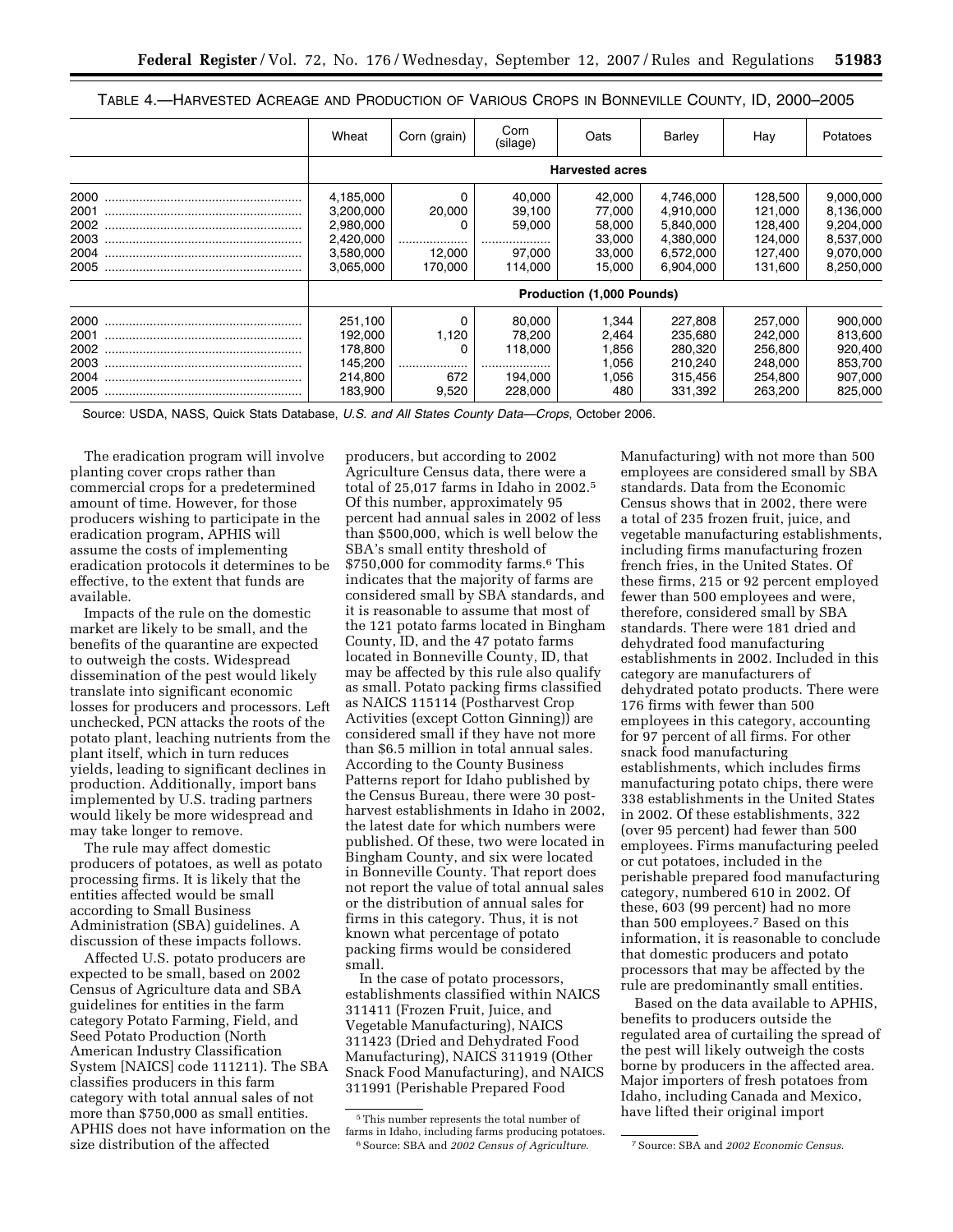prohibitions and now allow imports of fresh potatoes from Idaho subject to certain restrictions, including that the potatoes did not originate from the regulated area. Since the United States exports many more potatoes in the processed form, either as frozen french fries or potato chips, the loss of the fresh markets is not likely to have significant economic impacts on the U.S. potato industry. Additionally, the domestic market would likely be able to absorb any excess supply of fresh potatoes resulting from the import bans imposed by other countries. APHIS welcomes public comment on these potential effects.

## *Description and Estimate of Compliance Requirements*

Inspection services required to comply with regulations are provided to producers at no cost during regular business hours. Certificates and limited permits required to move regulated articles out of a quarantine area may be obtained without cost from an inspector or person operating under a compliance agreement.

## *Significant Alternatives to Rule Which Accomplish the Stated Objectives and Minimize Any Significant Economic Impacts on Small Entities*

It is the position of APHIS that there are no alternatives to the interim rule that would satisfactorily accomplish the stated objectives and minimize any significant impacts on small entities. The rule will protect potato producers outside the regulated area from the crop damage and losses that would be incurred if the potato cyst nematode were allowed to spread.

#### **Executive Order 12372**

This program/activity is listed in the Catalog of Federal Domestic Assistance under No. 10.025 and is subject to Executive Order 12372, which requires intergovernmental consultation with State and local officials. (See 7 CFR part 3015, subpart V.)

## **Executive Order 12988**

This rule has been reviewed under Executive Order 12988, Civil Justice Reform. This rule: (1) Preempts all State and local laws and regulations that are inconsistent with this rule; (2) has no retroactive effect; and (3) does not require administrative proceedings before parties may file suit in court challenging this rule.

# **Paperwork Reduction Act**

In accordance with section 3507(j) of the Paperwork Reduction Act of 1995 (44 U.S.C. 3501 *et seq.*), the information

collection and recordkeeping requirements included in this interim rule have been submitted for emergency approval to the Office of Management and Budget (OMB). OMB has assigned control number 0579–0322 to the information collection and recordkeeping requirements.

We plan to request continuation of that approval for 3 years. Please send written comments on the 3-year approval request to the following addresses: (1) Office of Information and Regulatory Affairs, OMB, Attention: Desk Officer for APHIS, Washington, DC 20503; and (2) Docket No. APHIS–2006– 0143, Regulatory Analysis and Development, PPD, APHIS, Station 3A– 03.8, 4700 River Road, Unit 118, Riverdale, MD 20737–1238. Please state that your comments refer to Docket No. APHIS–2006–0143 and send your comments within 60 days of publication of this rule.

This interim rule establishes regulations to quarantine part of the State of Idaho because of the PCN and restrict the interstate movement of regulated articles from the quarantined area. In order to move regulated articles interstate from the quarantined area, regulated parties must obtain certificates or limited permits, and they may enter into compliance agreements with APHIS. We are soliciting comments from the public (as well as affected agencies) concerning our information collection and recordkeeping requirements. These comments will help us:

(1) Evaluate whether the information collection is necessary for the proper performance of our agency's functions, including whether the information will have practical utility;

(2) Evaluate the accuracy of our estimate of the burden of the information collection, including the validity of the methodology and assumptions used;

(3) Enhance the quality, utility, and clarity of the information to be collected; and

(4) Minimize the burden of the information collection on those who are to respond (such as through the use of appropriate automated, electronic, mechanical, or other technological collection techniques or other forms of information technology; e.g., permitting electronic submission of responses).

*Estimate of burden:* Public reporting burden for this collection of information is estimated to average 0.2686 hours per response.

*Respondents:* Potato producers, packers, processors and handlers. *Estimated annual number of respondents:* 400.

*Estimated annual number of responses per respondent:* 7.65. *Estimated annual number of responses:* 3,060.

*Estimated total annual burden on respondents:* 822 hours. (Due to averaging, the total annual burden hours may not equal the product of the annual number of responses multiplied by the reporting burden per response.)

Copies of this information collection can be obtained from Mrs. Celeste Sickles, APHIS' Information Collection Coordinator, at (301) 734–7477.

## **E-Government Act Compliance**

The Animal and Plant Health Inspection Service is committed to compliance with the E–Government Act to promote the use of the Internet and other information technologies, to provide increased opportunities for citizen access to Government information and services, and for other purposes. For information pertinent to E–Government Act compliance related to this interim rule, please contact Mrs. Celeste Sickles, APHIS' Information Collection Coordinator, at (301) 734– 7477.

## **List of Subjects in 7 CFR Part 301**

Agricultural commodities, Plant diseases and pests, Quarantine, Reporting and recordkeeping requirements, Transportation.

■ Accordingly, we are amending 7 CFR parts 301 and 305 as follows:

## **PART 301—DOMESTIC QUARANTINE NOTICES**

■ 1. The authority citation for part 301 continues to read as follows:

**Authority:** 7 U.S.C. 7701–7772 and 7781– 7786; 7 CFR 2.22, 2.80, and 371.3.

Section 301.75–15 issued under Sec. 204, Title II, Public Law 106–113, 113 Stat. 1501A–293; sections 301.75–15 and 301.75– 16 issued under Sec. 203, Title II, Public Law 106–224, 114 Stat. 400 (7 U.S.C. 1421 note).

■ 2. Part 301 is amended by adding a new ''Subpart—Potato Cyst Nematode,'' §§ 301.86 through 301.86–9, to read as follows:

#### **Subpart—Potato Cyst Nematode**

#### Sec.

- 301.86 Restrictions on interstate movement of regulated articles.
- $301.86-1$  Definitions.<br> $301.86-2$  Regulated at
- 301.86–2 Regulated articles.
- Ouarantined areas.
- 301.86–4 Conditions governing the interstate movement of regulated articles from quarantined areas.
- 301.86–5 Issuance and cancellation of certificates and limited permits.
- 301.86–6 Compliance agreements and cancellation.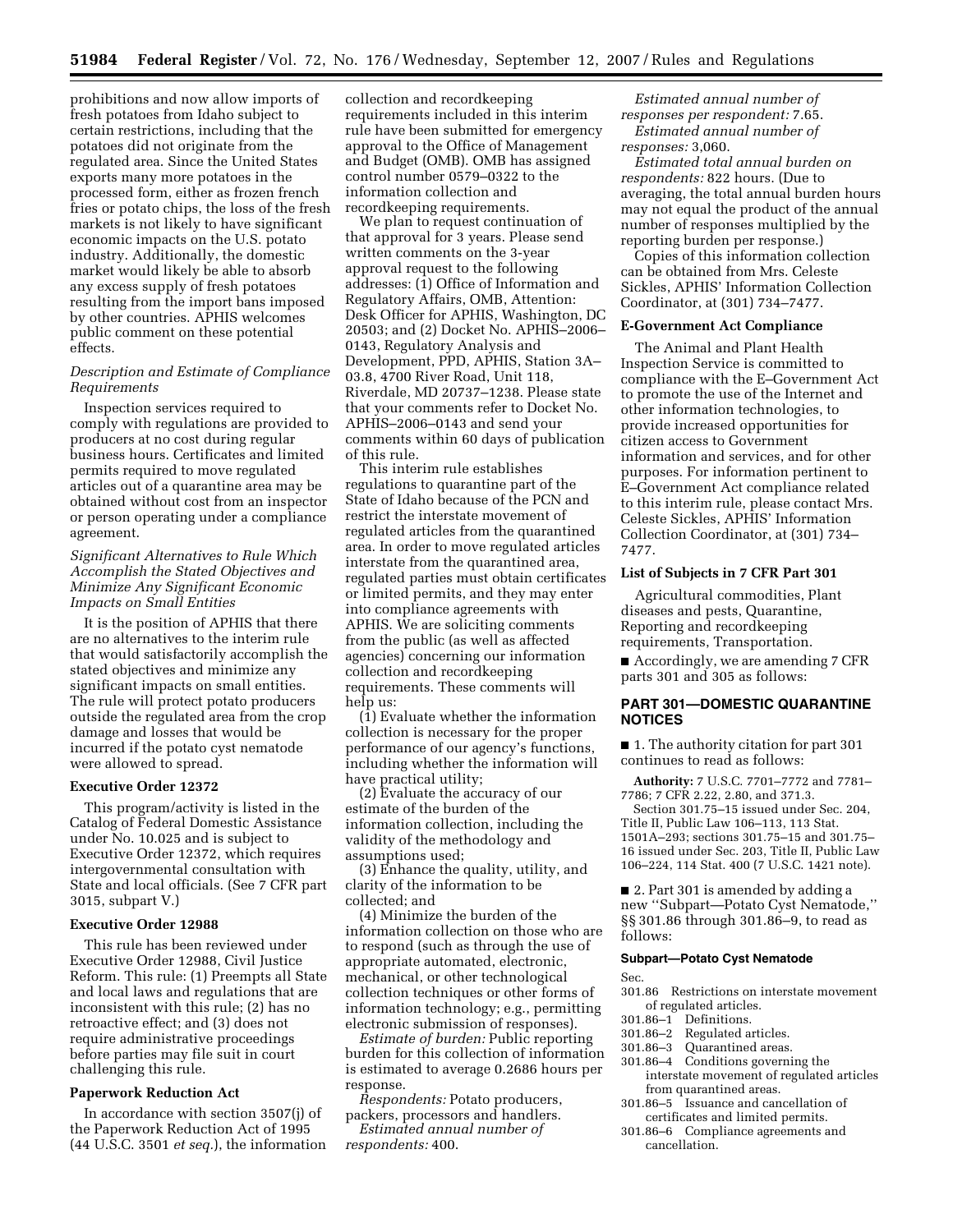301.86–7 Assembly and inspection of regulated articles.

301.86–8 Attachment and disposition of certificates and limited permits. 301.86–9 Costs and charges.

#### **Subpart—Potato Cyst Nematode**

#### **§ 301.86 Restrictions on interstate movement of regulated articles.**

No person may move interstate from any quarantined area any regulated article except in accordance with this subpart.1

#### **§ 301.86–1 Definitions.**

*Administrator.* The Administrator, Animal and Plant Health Inspection Service, or any person authorized to act for the Administrator.

*Animal and Plant Health Inspection Service.* The Animal and Plant Health Inspection Service (APHIS) of the United States Department of Agriculture.

*Associated field.* A field that has been found to be at risk for infestation with potato cyst nematode in accordance with § 301.86–3(c)(2).

*Certificate.* A document in which an inspector or person operating under a compliance agreement affirms that a specified regulated article is free of potato cyst nematode and may be moved interstate to any destination.

*Compliance agreement.* A written agreement between APHIS and a person engaged in growing, handling, or moving regulated articles, wherein the person agrees to comply with this subpart.

*Departmental permit.* A document issued by the Administrator in which he or she affirms that interstate movement of the regulated article identified on the document is for scientific or experimental purposes and that the regulated article is eligible for interstate movement in accordance with § 301.86– 4.

*Field.* A defined production site that is managed separately from surrounding areas for phytosanitary purposes.

*Infestation (infested).* The presence of the potato cyst nematode or the existence of circumstances that makes it reasonable to believe that the potato cyst nematode is present.

*Infested field.* A field that has been found to be infested with potato cyst nematode in accordance with § 301.86–  $3(c)(1)$ .

*Inspector.* Any employee of APHIS or other person authorized by the

Administrator to perform the duties required under this subpart.

*Interstate.* From any State into or through any other State.

*Limited permit.* A document in which an inspector or person operating under a compliance agreement affirms that the regulated article identified on the document is eligible for interstate movement in accordance with § 301.86– 5(b) only to a specified destination and only in accordance with specified conditions.

*Moved (move, movement).* Shipped, offered for shipment, received for transportation, transported, carried, or allowed to be moved, shipped, transported, or carried.

*Nursery stock.* Living plants and plant parts intended to be planted, to remain planted, or to be replanted.

*Person.* Any association, company, corporation, firm, individual, joint stock company, partnership, society, or other entity.

*Plant Protection and Quarantine.* The Plant Protection and Quarantine program of the Animal and Plant Health Inspection Service, United States Department of Agriculture.

*Potato cyst nematode.* The potato cyst nematode (*Globodera pallida*), in any stage of development.

*Quarantined area.* Any State or portion of a State designated as a quarantined area in accordance with the provisions in § 301.86–3.

*Regulated article.* Any article listed in § 301.86–2 or otherwise designated as a regulated article in accordance with § 301.86–2(i).

*State.* The District of Columbia, Puerto Rico, the Northern Mariana Islands, or any State, territory, or possession of the United States.

#### **§ 301.86–2 Regulated articles.**

The following are regulated articles: (a) Potato cyst nematodes.2

(b) The following potato cyst

nematode host crops:

Eggplant (*Solanum melongena* L.)

Pepper (*Capsicum* spp.)

Potato (*Solanum tuberosum* L.)

Tomatillo (*Physalis philadelphica*)

Tomato (*Lycopersicon esculentum* L.)

(c) Root crops.

(d) Garden and dry beans (*Phaseolus*  spp.) and peas (*Pisum* spp.).

(e) All nursery stock.

(f) Soil, compost, humus, muck, peat, and manure, and products on or in which soil is commonly found, including grass sod and plant litter.

(g) Hay, straw, and fodder.

(h) Any equipment or conveyance used in an infested or associated field that can carry soil if moved out of the field.

(i) Any other product, article, or means of conveyance not listed in paragraphs (a) through (h) of this section that an inspector determines presents a risk of spreading the potato cyst nematode, after the inspector provides written notification to the person in possession of the product, article, or means of conveyance that it is subject to the restrictions of this subpart.

## **§ 301.86–3 Quarantined areas.**

(a) *Designation of quarantined areas.*  In accordance with the criteria listed in paragraph (c) of this section, the Administrator will designate as a quarantined area each field that has been found to be infested with potato cyst nematode, each field that has been found to be associated with an infested field, and any area that the Administrator considers necessary to quarantine because of its inseparability for quarantine enforcement purposes from infested or associated fields. The Administrator will publish the description of the quarantined area on the Plant Protection and Quarantine Web site, *http://www.aphis.usda.gov/ plant*\_*health/plant*\_*pest*\_*info/potato/ pcn.shtml*. The description of the quarantined area will include the date the description was last updated and a description of the changes that have been made to the quarantined area. The description of the quarantined area may also be obtained by request from any local office of PPQ; local offices are listed in telephone directories. After a change is made to the quarantined area, we will publish a notice in the **Federal Register** informing the public that the change has occurred and describing the change to the quarantined area.

(b) *Designation of an area less than an entire State as a quarantined area.* Less than an entire State will be designated as a quarantined area only if the Administrator determines that:

(1) The State has adopted and is enforcing restrictions on the intrastate movement of the regulated articles that are equivalent to those imposed by this subpart on the interstate movement of regulated articles; and

(2) The designation of less than the entire State as a quarantined area will prevent the interstate spread of the potato cyst nematode.

(c) *Criteria for designation of fields as infested fields and associated fields.* (1) *Infested fields.* The Administrator will designate a field as an infested field when a potato cyst nematode is found in the field.

<sup>1</sup>Any properly identified inspector is authorized to stop and inspect persons and means of conveyance and to seize, quarantine, treat, apply other remedial measures to, destroy, or otherwise dispose of regulated articles as provided in section 414 of the Plant Protection Act (7 U.S.C. 7714).

<sup>2</sup>Permit and other requirements for the interstate movement of potato cyst nematodes are contained in part 330 of this chapter.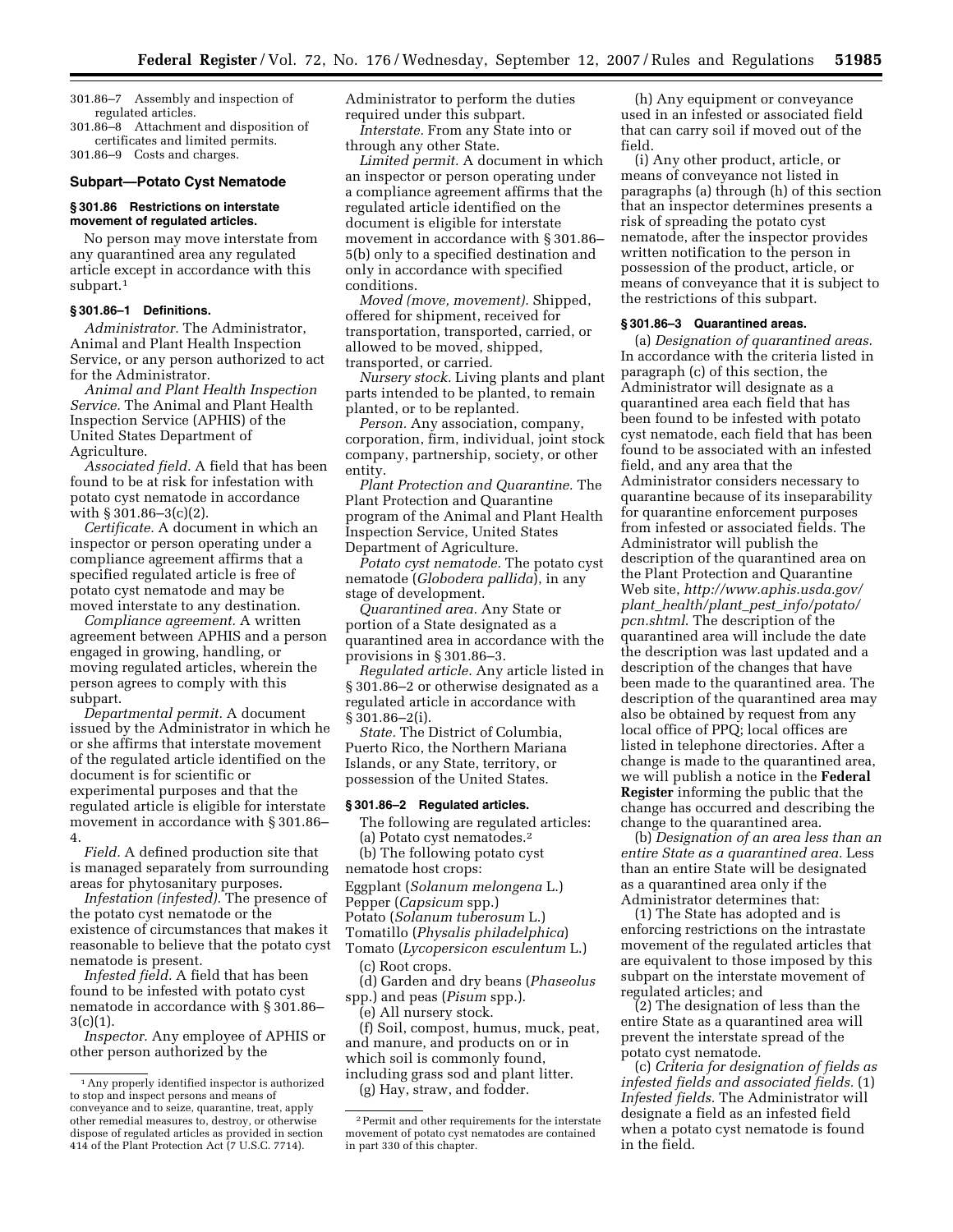(2) *Associated fields.* The Administrator will designate a field as an associated field when potato cyst nematode host crops, as listed in § 301.86–2(b), have been grown in the field in the last 10 years and

(i) The field shares a border with an infested field; or

(ii) The field came into contact with a regulated article listed in § 301.86–2 from an infested field within the last 10 years; or

(iii) Within the last 10 years, the field shared ownership, tenancy, seed, drainage or runoff, farm machinery, or other elements of shared cultural practices with an infested field that could allow spread of the potato cyst nematode, as determined by the Administrator.

(d) *Removal of fields from quarantine*—(1) *Infested fields.* An infested field will be removed from quarantine when a 3-year biosurvey protocol approved by APHIS has been completed and the field has been found to be free of PCN.

(2) *Associated fields.* An associated field will be removed from quarantine when the field has been found to be free of potato cyst nematode according to a survey protocol approved by the Administrator as sufficient to support removal from quarantine.

(3) *Removal of other areas from quarantine.* If the Administrator has quarantined any area other than infested or associated fields because of its inseparability for quarantine enforcement purposes from infested or associated fields, as provided in paragraph (a) of this section, that area will be removed from quarantine when the relevant infested or associated fields are removed from quarantine.

#### **§ 301.86–4 Conditions governing the interstate movement of regulated articles from quarantined areas.**

(a) Any regulated article may be moved interstate from a quarantined area only if moved under the following conditions:

(1) With a certificate or limited permit issued and attached in accordance with §§ 301.86–5 and 301.86–8;

(2) Without a certificate or limited permit if:

(i) The regulated article is moved by the United States Department of Agriculture for experimental or scientific purposes; or

(ii) The regulated article originates outside the quarantined area and is moved interstate through the quarantined area under the following conditions:

(A) The points of origin and destination are indicated on a waybill accompanying the regulated article; and

(B) The regulated article is moved through the quarantined area without stopping (except for refueling and for traffic conditions such as traffic lights and stop signs); and

(C) The regulated article is not unpacked or unloaded in the quarantined area; and

(D) The article has not been combined or commingled with other articles so as to lose its individual identity.

(b) When an inspector has probable cause to believe a person or means of conveyance is moving a regulated article interstate, the inspector is authorized to stop the person or means of conveyance to determine whether a regulated article is present and to inspect the regulated article. Articles found to be infested by an inspector, and articles not in compliance with the regulations in this subpart, may be seized, quarantined, treated, subjected to other remedial measures, destroyed, or otherwise disposed of.

#### **§ 301.86–5 Issuance and cancellation of certificates and limited permits.**

(a) *Certificates.* An inspector 3 or person operating under a compliance agreement may issue a certificate for the interstate movement of a regulated article if the inspector determines that the regulated article satisfies the general requirements for a certificate in paragraph (a)(1) of this section and any requirements that may apply to the regulated article under paragraphs (a)(2) through (a)(7) of this section.

(1) *Certification requirements for all regulated articles.* The regulated article must be moved in compliance with any additional emergency conditions the Administrator may impose under section 414 of the Plant Protection Act  $(7 \text{ U.S.C. } 7714)^4$  to prevent the spread of the potato cyst nematode. In addition, the regulated article must be eligible for unrestricted movement under all other Federal domestic plant quarantines and regulations applicable to the regulated article.

(2) *Certification requirements for nursery stock.*—(i) *Potatoes.* Potatoes

4Section 414 of the Plant Protection Act (7 U.S.C. 7714) provides that the Secretary of Agriculture may, under certain conditions, hold, seize, quarantine, treat, apply other remedial measures to destroy or otherwise dispose of any plant, plant pest, plant product, article, or means of conveyance that is moving, or has moved into or through the United States or interstate if the Secretary has reason to believe the article is a plant pest or is infested with a plant pest at the time of movement.

intended for use as nursery stock (i.e., seed potatoes) are prohibited from being moved interstate from the quarantined area.

(ii) *Nursery stock of other host crops.*  An inspector may issue a certificate for the interstate movement of nursery stock of potato cyst nematode host crops other than potatoes, as listed in § 301.86–2(b), if the nursery stock was grown in a field that meets the following requirements:

(A) The field has been surveyed by an inspector for potato cyst nematode at least once in the last 3 years;

(B) The potato cyst nematode has not been found in the field; and

(C) No more than one potato cyst nematode host crop, as listed in § 301.86–2(b), has been grown in the last 3 years.

(iii) *Nursery stock of non-host crops*— (A) *With soil.* An inspector may issue a certificate for the interstate movement of nursery stock of non-host crops moved with soil if the nursery stock was grown in a field that meets the following requirements:

(*1*) The field has been surveyed by an inspector for potato cyst nematode at least once in the last 3 years;

(*2*) The potato cyst nematode has not been found in the field; and

(*3*) No more than one potato cyst nematode host crop, as listed in § 301.86–2(b), has been grown in the field in the last 3 years.

(B) *Without soil (bare-rooted*). An inspector may issue a certificate for the interstate movement of nursery stock of non-host crops moved without soil if the inspector finds the nursery stock to be free of soil on its roots and on all other parts of the plant.

(3) *Certification requirements for potatoes and root crops for consumption.* An inspector may issue a certificate for the movement of potatoes or root crops intended for consumption from the quarantined area only if the field in which the potatoes or root crops were grown meets the following requirements:

(i) The field has been surveyed by an inspector for PCN at least once in the last 3 years and prior to the planting of the potatoes or root crops;

(ii) PCN has not been found in the field; and

(iii) No more than one PCN host crop has been grown in the field in the last 3 years.

(4) *Certification requirements for soil and associated products.* An inspector may issue a certificate for the interstate movement of a regulated article listed in § 301.86–2(e) only if the article originated in a field that meets the following requirements:

<sup>3</sup> Inspectors are assigned to local offices of APHIS, which are listed in local telephone directories. Information concerning such local offices may also be obtained from the Animal and Plant Health Inspection Service, Plant Protection and Quarantine, Domestic and Emergency Operations, 4700 River Road Unit 134, Riverdale, Maryland 20737–1236.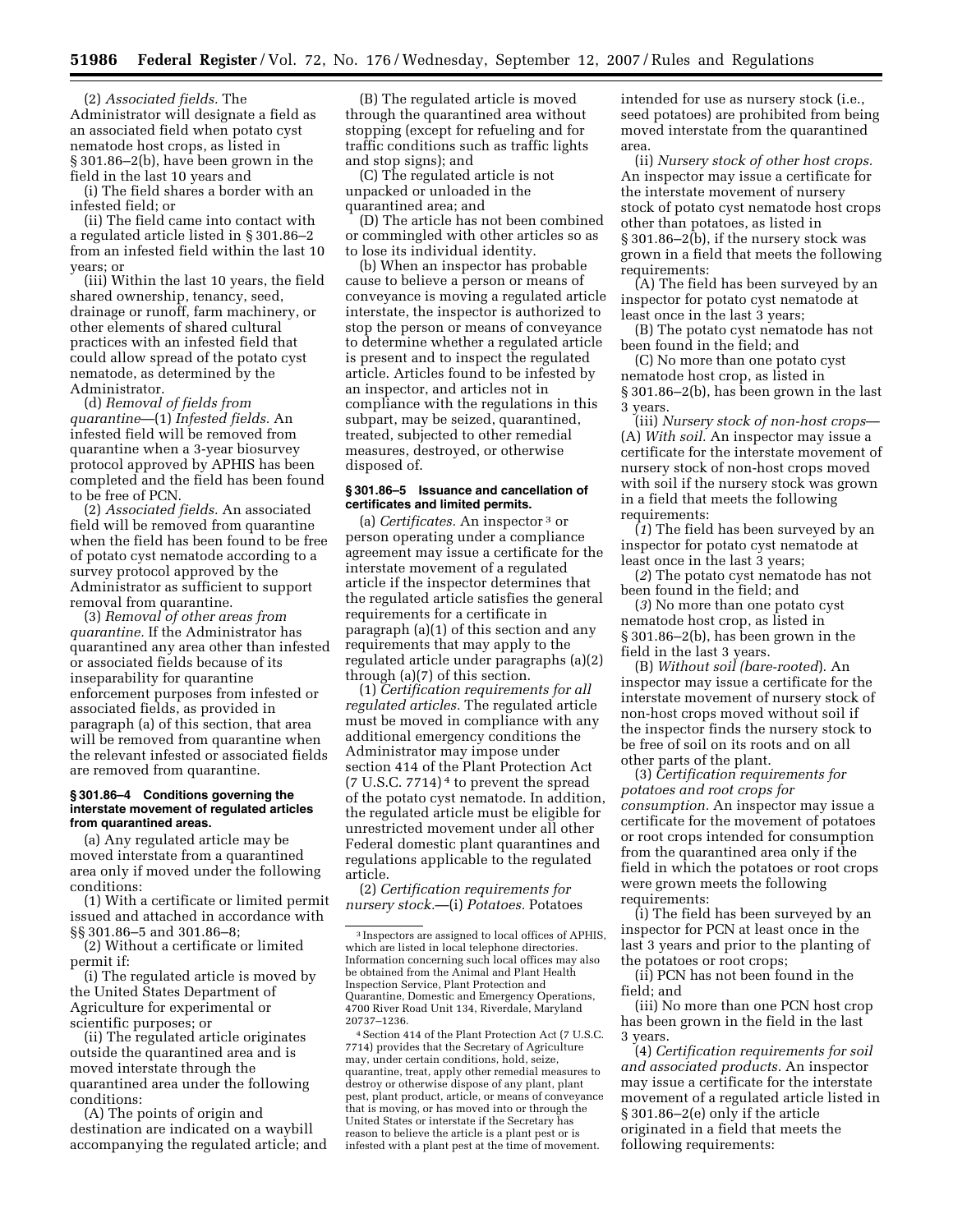(i) The field has been surveyed by an inspector for potato cyst nematode at least once in the last 3 years;

(ii) The potato cyst nematode has not been found in the field; and

(iii) No more than one potato cyst nematode host crop, as listed in § 301.86–2(b), has been grown in the last 3 years.

(5) *Certification requirements for hay, straw, and fodder.* An inspector may issue a certificate for the movement of hay, straw, or fodder from the quarantined area only if:

(i) The field where the hay, straw, or fodder was produced meets the following requirements:

(A) The field has been surveyed by an inspector for potato cyst nematode at least once in the last 3 years;

(B) The potato cyst nematode has not been found in the field; and

(C) No more than one potato cyst nematode host crop, as listed in § 301.86–2(b), has been grown in the field in the last 3 years; or

(ii) The hay, straw, or fodder is produced according to procedures judged by an inspector to be sufficient to isolate it from soil throughout its production.

(6) *Certification requirements for equipment used in infested or associated fields.* An inspector may issue a certificate for the interstate movement of equipment that has been used in an infested or associated field and that can carry soil if moved out of the field only after the equipment has been pressure-washed under the supervision of an inspector to remove all soil or steam-treated in accordance with part 305 of this chapter.

(b) *Limited permits*—(1) *General conditions.* An inspector 5 may issue a limited permit for the interstate movement of a regulated article if the inspector determines that:

(i) The regulated article is to be moved interstate to a specified destination for specified handling, processing, or utilization (the destination and other conditions to be listed in the limited permit), and this interstate movement will not result in the spread of the potato cyst nematode because life stages of the potato cyst nematode will be destroyed by the specified handling, processing, or utilization;

(ii) The regulated article is to be moved in compliance with any additional emergency conditions the Administrator may impose under section 414 of the Plant Protection Act (7 U.S.C. 7714) to prevent the spread of the potato cyst nematode; and

(iii) The regulated article is eligible for interstate movement under all other Federal domestic plant quarantines and regulations applicable to the regulated article.

(2) *Specific conditions for potatoes for consumption.* An inspector may issue a limited permit to allow the interstate movement of potatoes from the quarantined area for processing or packing only if:

(i) The potatoes are transported in a manner that prevents the potatoes and soil attached to the potatoes from coming into contact with agricultural premises outside the quarantined area; and

(ii) The potatoes are processed or packed at facilities that handle potatoes, waste, and waste water in a manner approved by APHIS to prevent the spread of potato cyst nematode.

(c) Certificates and limited permits for the interstate movement of regulated articles may be issued by an inspector or person operating under a compliance agreement. A person operating under a compliance agreement may issue a certificate for the interstate movement of a regulated article after an inspector has determined that the regulated article is eligible for a certificate in accordance with paragraph (a) of this section. A person operating under a compliance agreement may issue a limited permit for interstate movement of a regulated article after an inspector has determined that the regulated article is eligible for a limited permit in accordance with paragraph (b) of this section.

(d) Any certificate or limited permit that has been issued may be withdrawn, either orally or in writing, by an inspector if he or she determines that the holder of the certificate or limited permit has not complied with all provisions in this subpart for the use of the certificate or limited permit or has not complied with all the conditions contained in the certificate or limited permit. If the withdrawal is oral, the withdrawal and the reasons for the withdrawal will be confirmed in writing as promptly as circumstances allow. Any person whose certificate or limited permit has been withdrawn may appeal the decision in writing to the Administrator within 10 days after receiving the written notification of the withdrawal. The appeal must state all of the facts and reasons upon which the person relies to show that the certificate or limited permit was wrongfully withdrawn. As promptly as circumstances allow, the Administrator will grant or deny the appeal, in writing, stating the reasons for the decision. A hearing will be held to resolve any conflict as to any material fact. Rules of

practice concerning a hearing will be adopted by the Administrator.

(Approved by the Office of Management and Budget under control number 0579–0322)

#### **§ 301.86–6 Compliance agreements and cancellation.**

(a) Any person engaged in growing, handling, or moving regulated articles may enter into a compliance agreement when an inspector determines that the person is aware of this subpart, agrees to comply with its provisions, and agrees to comply with all the provisions contained in the compliance agreement.6

(b) Any compliance agreement may be canceled, either orally or in writing, by an inspector whenever the inspector finds that the person who has entered into the compliance agreement has failed to comply with any of the provisions of this subpart. If the cancellation is oral, the cancellation and the reasons for the cancellation will be confirmed in writing as promptly as circumstances allow. Any person whose compliance agreement has been canceled may appeal the decision, in writing, to the Administrator, within 10 days after receiving written notification of the cancellation. The appeal must state all of the facts and reasons upon which the person relies to show that the compliance agreement was wrongfully canceled. As promptly as circumstances allow, the Administrator will grant or deny the appeal, in writing, stating the reasons for the decision. A hearing will be held to resolve any conflict as to any material fact. Rules of practice concerning a hearing will be adopted by the Administrator.

## **§ 301.86–7 Assembly and inspection of regulated articles.**

(a) Any person (other than a person authorized to issue certificates or limited permits under § 301.86–5(c)) who desires a certificate or limited permit to move a regulated article interstate must notify an inspector 7 as far in advance of the desired interstate movement as possible, but no less than 48 hours before the desired interstate movement.

(b) The regulated article must be assembled at the place and in the manner the inspector designates as necessary to comply with this subpart.

<sup>5</sup>See footnote 3 to § 301.86–5(a).

<sup>6</sup>Compliance agreement forms are available without charge from local Plant Protection and Quarantine offices, which are listed in telephone directories.

<sup>7</sup>See footnote 3 to § 301.86–5(a).